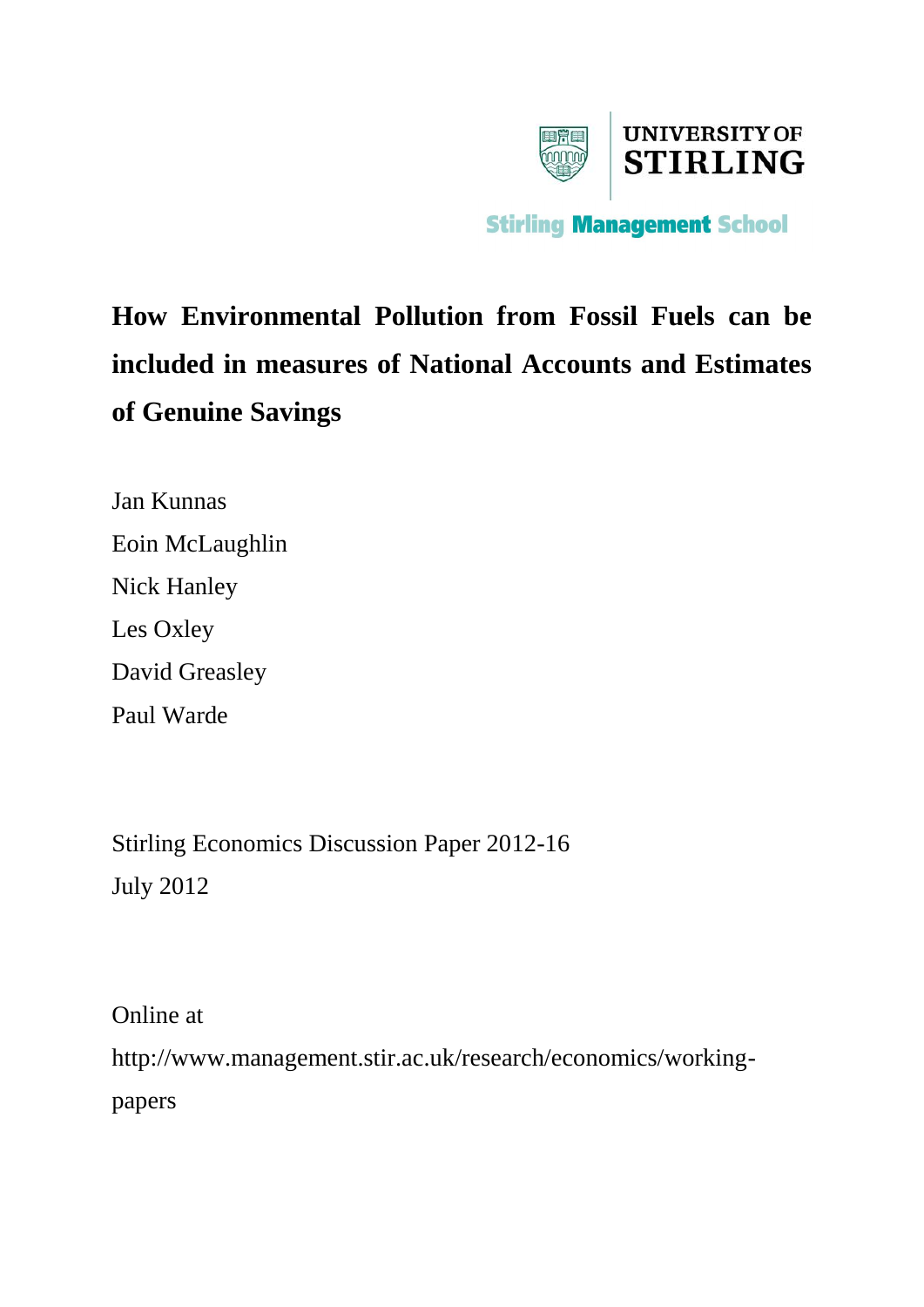# **How Environmental Pollution from Fossil Fuels can be included in measures of National Accounts and Estimates of Genuine Savings**

Jan Kunnas\*, Eoin McLaughlin, Nick Hanley, Les Oxley, David Greasley and Paul Warde This version 6 June 2012

Keywords: Genuine Savings, National accounts, Fossil Fuels, Carbon Dioxide, Global Warming, Economic History, Britain JEL: Q01, Q51, Q54, N53, N54 Please do not cite without approval.

### **Abstract**

In this paper, we examine means to incorporate the environmental effects of fossil fuel use into national accounts and genuine savings estimates. The main focus is on the rationales for the inclusion of carbon dioxide, and its appropriate price tag. We do this in the context of the pricing of historic carbon emissions in United Kingdom over the long run (from the onset of the industrial revolution to the present). Furthermore, we examine the reasonableness of taking into account other greenhouse gases than carbon dioxide. The global effects of carbon dioxide are compared to the local detrimental effects of the production and consumption of coal in the UK.

\*Corresponding author: E-mail address: j.g.kunnas@stir.ac.uk

We thank the Leverhulme Trust for funding this research under the project "History and the Future". We also thank the participants in the the 7th Sound Economic History Workshop in Tampere, Finland, May 19-20, 2012 for helpful comments.

### **Introduction**

Conventional measures of national income and wealth can provide misleading signals about longrun economic possibilities of a country (Vincent 2001). To correct for this, various methods for Green (or Greened) National Accounting extend conventional national product measures to take account of the depletion of natural resources and the deterioration of environmental functions (Daly & Cobb 1989, Repetto et al. 1989, United Nations 1993/2003).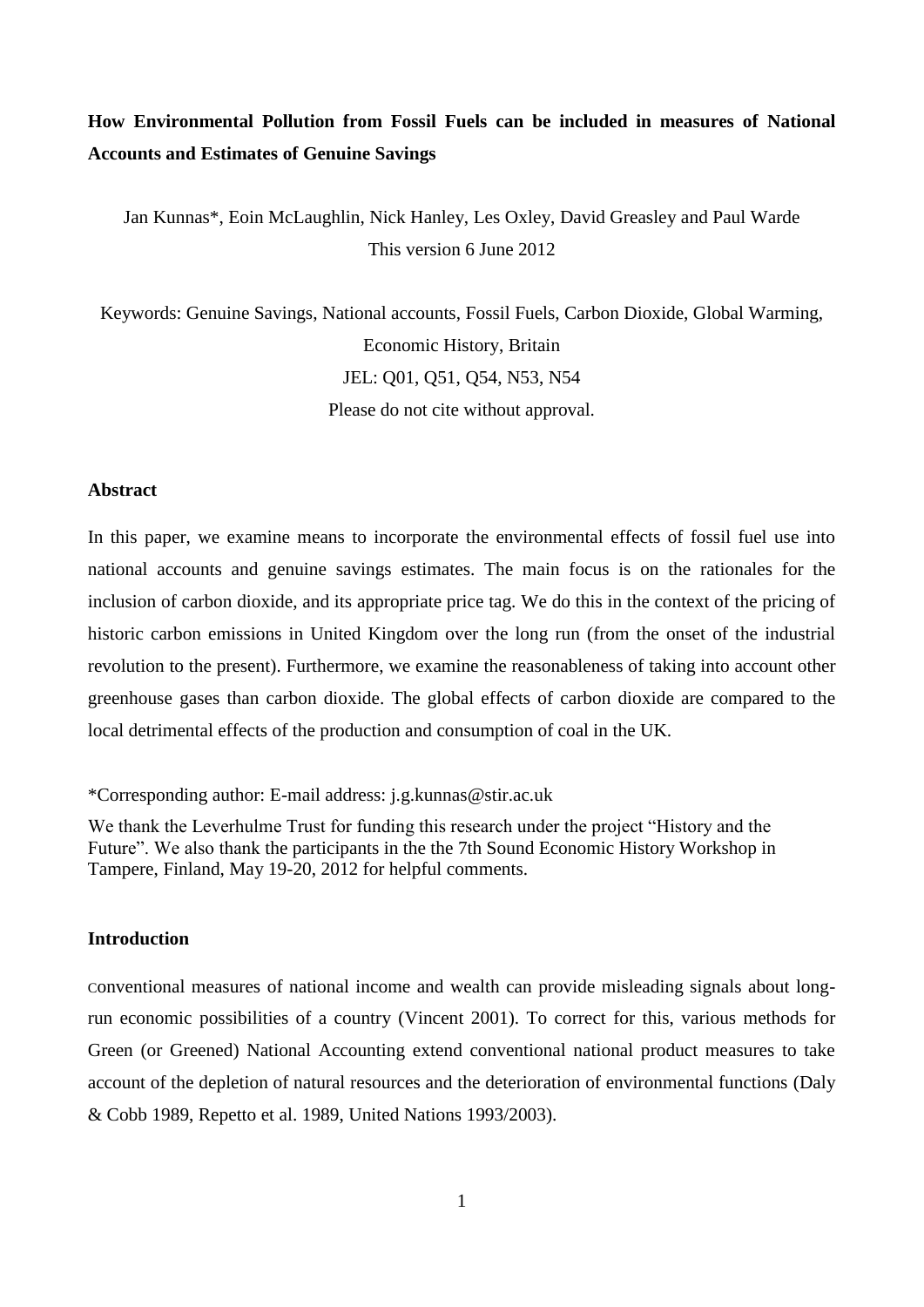One major challenge is to take into account the various effects from the use of fossil fuels. Depletion costs are perhaps the most straightforward and will not be further discussed within this paper (see World Bank, 2011). The environmental costs of the use of fossil fuels, on the other hand, take various scales both in time and space affecting both human health and vital environmental services. In other words, pollution from fossil fuels has both flow and cumulative effects, and has effects on a local, regional and global scale.

Furthermore, some of the effects are captured by other measures in the accounts, which cause a danger of double accounting. For example, Kirk Hamilton and Michael Clemens (1999, 341) argue that: "The effects of pollution on output (damaged crops, lost production owing to morbidity) are usually not broken out explicitly, but because they are reflected implicitly in the standard national accounts, there is no need to adjust savings measures in this regard."

In other words, we do not have to worry about valuing damages which are priced by markets, only those not reflected in market prices. In the end, the only pollutant Hamilton and Clemens consider in their genuine savings estimate is carbon dioxide. As a measure of the global marginal social cost of a metric ton of carbon they assume a constant \$20 in 1990, taken from Fankhauser (1994). They charge global damages on the assumption that the property right to a clean environment lies with the pollute: "for example, we are assuming that the Comoros Islands have the right not be inundated as a result of  $CO<sub>2</sub>$  emissions elsewhere" (Hamilton and Clemens 1999, 342). They provide no further rationale for including damage caused by carbon; neither does the subsequent Manual for Calculating Adjusted Net Savings (Bolt, Matete and Clemens, 2002). This manual suggests using a \$20 constant damage in 1995 for CO<sub>2</sub>, deflated for other years using the U.S.A GDP deflator.

Neither Hamilton and Clemens (1999) nor Bolt, Matete and Clemens (2002) provides any rationale for using a constant damage for  $CO<sub>2</sub>$  as well as for the assumed price tag for this damage. This paper will provide further rationales for the inclusion of carbon dioxide, furthermore, will critically assess the constant damage function used and the appropriate price tag. We do this in the context of the pricing of historic carbon emissions in United Kingdom over the long run (from the onset of the industrial revolution to the present). Furthermore, we examine the reasonableness of taking into account other greenhouse gases than carbon dioxide.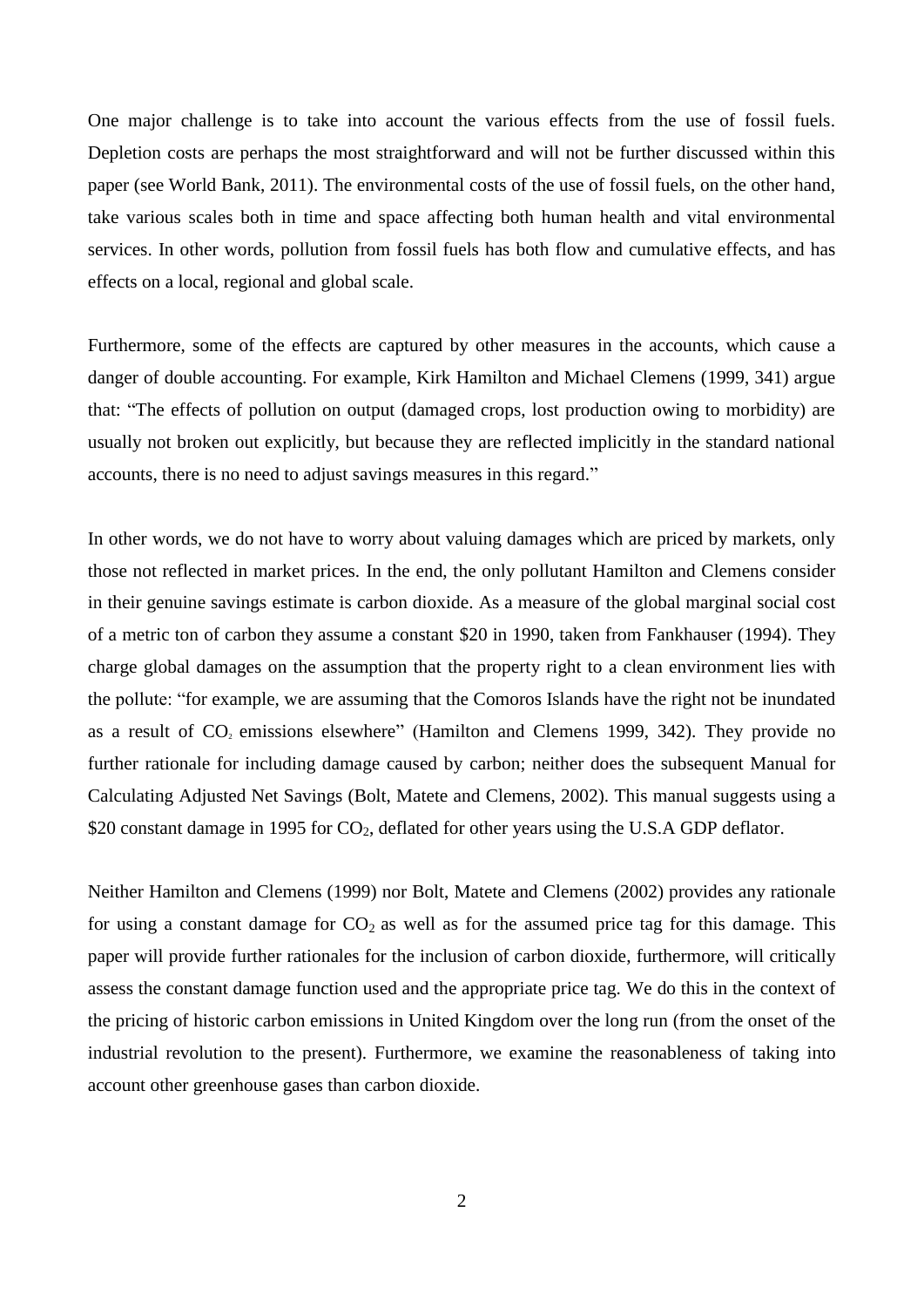Bolt, Matete and Clemens (2002) argues that ideally, the numbers subtracted from national "assets" would reflect marginal damages from the entire range of air pollutants emitted. As a first approximation they use, however, only the damage from carbon dioxide emissions. Following their advice, since 2003, the World Development Indicators –report also subtracts the damage costs of particulates in the air, calculated as willingness to pay to avoid mortality attributable to particulate emissions (World Bank 2003, 177). Here carbon dioxide represents emissions with global effects, while the effects of particulate matters are local. Damage from particulate matter is, however, only reported from 1990 onwards. In this paper, we are able to compare the global and local effects from the use of coal in the UK from the onset of the industrial revolution using an insightful dataset compiled by Fouquet (2011). This comparison gives new insights on how to include the local and global effects of fossil fuel use into the national accounts.

# **Time and space effects**

The scale of pollution problems has major implications for national wealth. Some pollutants have effects, which are rather more "domestic" than others – for example, particulates impose a cost on the citizens of the country that emits them, as happens with low-level ozone from  $NO<sub>x</sub>$ . In many cases, however, it is possible to externalize the pollution problem onto neighbor countries, for example by building higher smokestacks. Thus, for example, United Kingdom's emissions of  $SO<sub>2</sub>$ pollute lakes in Norway. As long as the Norwegian government is not able to fine the UK for these emissions affecting Norway, only the damage costs of the part of the pollution affecting the UK has implications for the national wealth of UK. The question here, however, is which damages should a country count in its national accounts? We argue that one should only count damages that impact on the national well-being of the country doing the accounting. For example, Norway would show the cost of acidification from exported UK emissions in its national accounts, but UK would not.<sup>1</sup>

The effect of global emissions, like carbon dioxide, is in a way a combination of the effects of domestic and regional emissions. The long delay between emissions and effect make carbon dioxide particularly problematic. The initial effect is for the emissions of individual countries to be diluted into the major global Commons, showing no visible effects on the atmosphere. Carbon dioxide is both non-visible and non-toxic. Thus, the noticeable effects of the carbon dioxide emissions of a

 1 See See Atkinson and Hamilton (2007) for a longer discussion on this issue.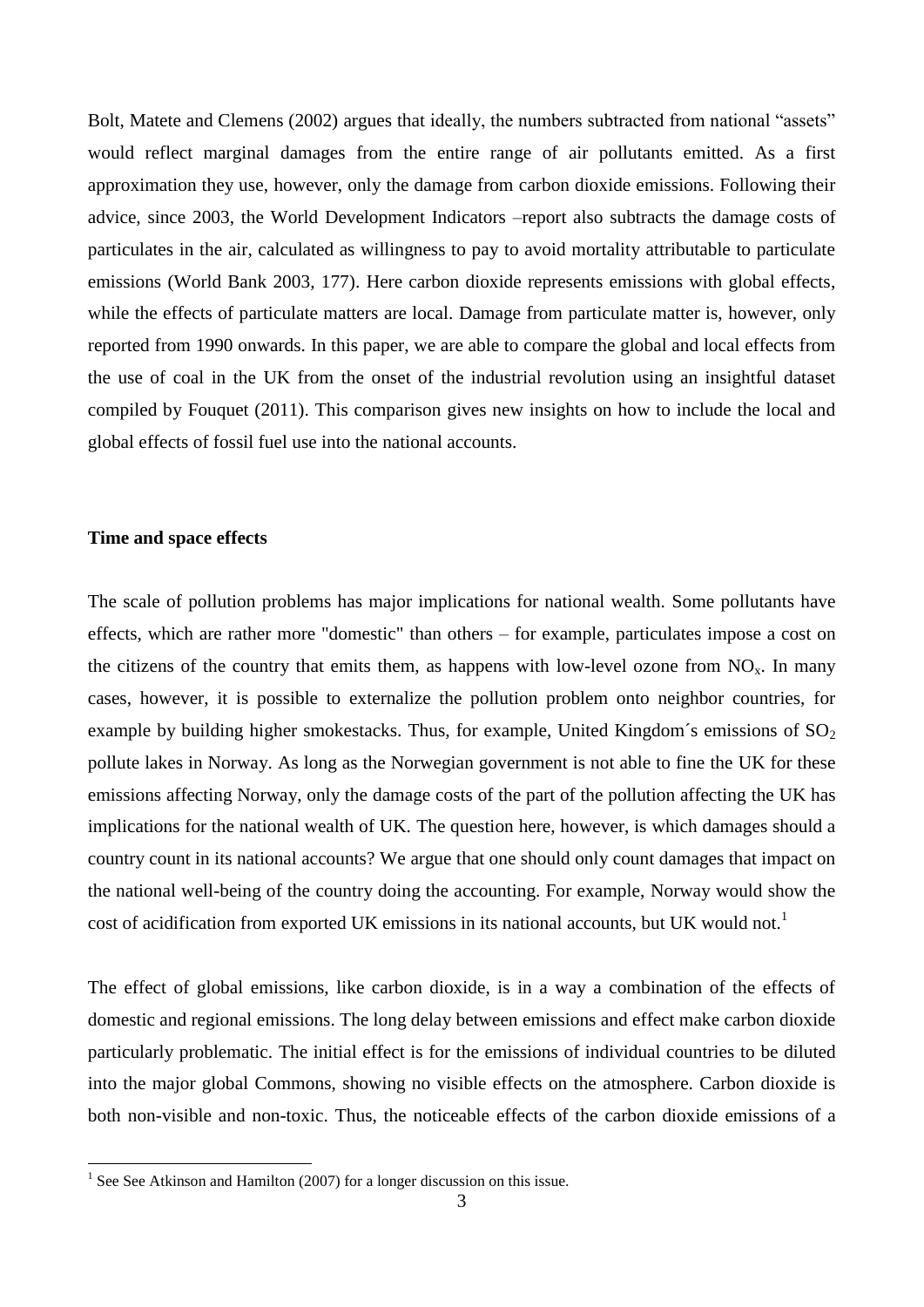single country are similar to those of externalized regional emissions, like sulphur dioxide, in the short run.

In the long run, however, the combined carbon dioxide emissions of all individual countries are problematic, as the concentrations of carbon dioxide and other greenhouse gases exceed critical thresholds e.g., 350 parts per million ("ppm") is generally considered a "safe" upper level. The often mentioned 450 ppm target is however, more a political compromise between safety and the costs of emission reductions. Many cost cost-benefit analyses of emission reduction use an even higher concentration. For example, Eyre et al. (1999), Price, Thornton and Nelson (2007), and Interagency Working Group on Social Cost of Carbon (2010) assume a doubling of greenhouse gases from a preindustrial level to 550 ppm  $CO<sub>2e</sub>$ , which would require a stabilization of CO2-only concentrations at around 425–484 ppm. The current level in the atmosphere is, around 392 ppm, thus the 'safe' level has already been surpassed. The 450 ppm level can still be considered as a moderate risk, with the risks increasing at an escalating pace beyond that level. In economic terms, we can describe different targets as different levels of risk tolerance from risk-aversion through risktolerance to risk loving. In ethical terms, it can be described as a gamble on the future of future generations.

These 350/450 ppm levels could be interpreted as a natural resource, the carrying capacity of the atmosphere. If the concentrations are increasing, the level of this resource is decreasing. We have less of the resource available regardless of whether we are over or under the assumed safety level. More emissions are a disinvestment, as it reduces the room for future emissions. In a similar fashion, Partha Dasgupta and Karl-Göran Mäler (2001) argue that when a country adds to the atmosphere's carbon content, it reduces the value of this common property resource. They suggest two possibilities to calculate the value of the change in the country's capital assets:

- Firstly, to attribute to each country the fraction of Earth's atmosphere that reflects the country's size relative to the world as a whole, using population as a means of comparison, or GNP, or whatever.
- Secondly, regard the global common as every country's asset. In that case, the entire cost of global warming inflicted by a country would be regarded as that country's loss.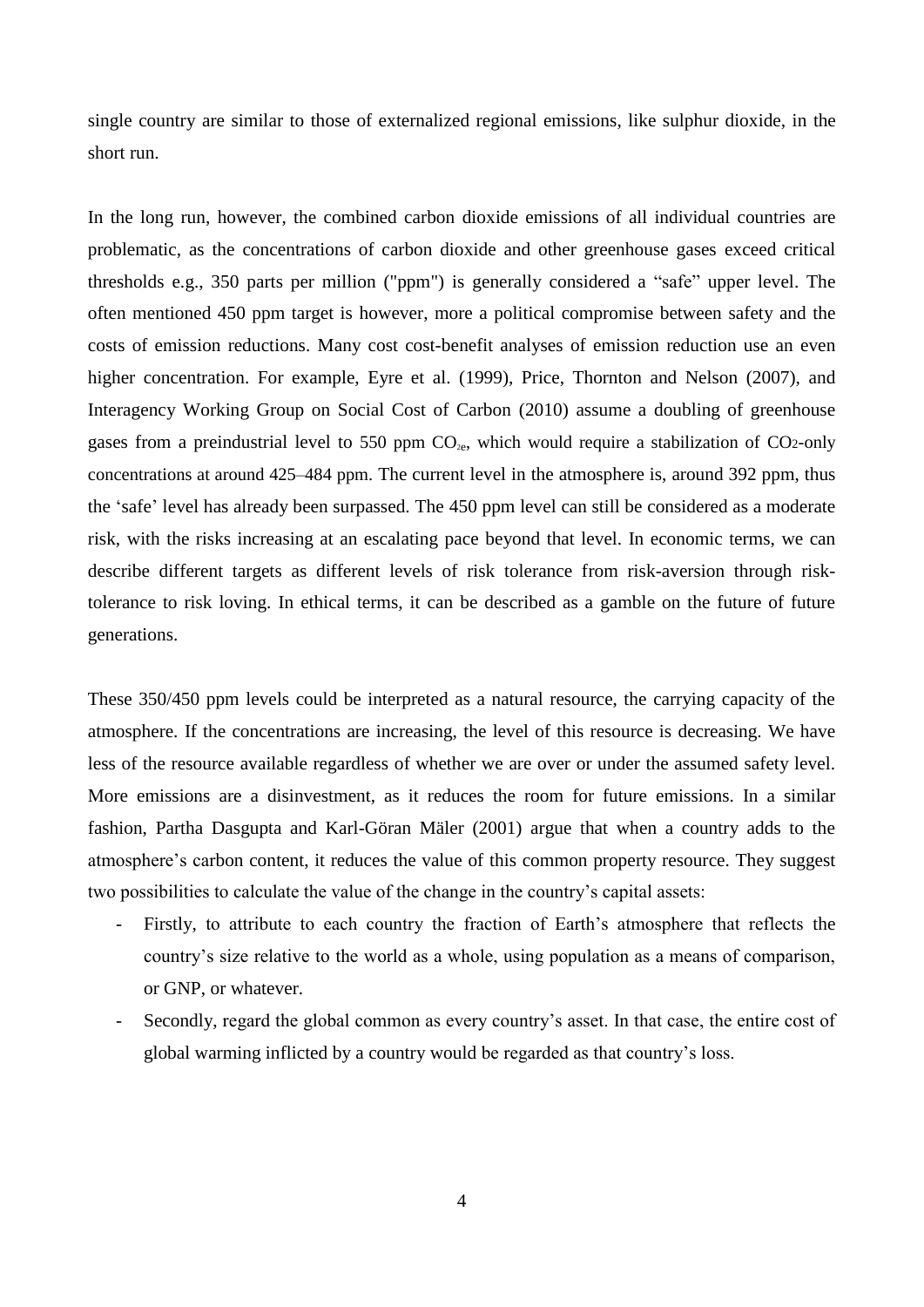A third way to calculate the cost of climate change for a country would be to estimate only the cost caused directly to that country, the costs due to drying climate, more storm damage, etc. in that country alone (Ackerman et al. 2008).

Our main argument in support of the second approach – to regard the global common as every country's asset - is the fact that in the case of a global phenomenon such as human induced climate change, there is in the long run no possibility for a single country to isolate itself. Let us briefly return to the sulphur dioxide example. Let us assume, by way of example, that Norway would be the major source of timber for the UK, and that the forest would be destroyed by acid rain. This would have welfare implications if Norway was the only source of timber for the UK. The UK, however, could go to Sweden or Finland for new sources of timber of the same quality and price. In the case of a global pollutant with global effects, the possibility for such isolation from the effects is not possible. There is, for example, no way for a single country to isolate itself from increases in food prices as climate change has negative impacts on *global* food production. Net exporters of food might, in the short run, receive some benefits from such developments, but at the expense of consumers.

Countries that are less affected by climate change will also have difficulty isolating themselves (except by increasing border control expenditures) from people leaving areas that are becoming uninhabitable due to climate change or conflicts induced by climate change. Oli Brown (2008) argues that the commonly cited estimate by Myers (2005) of 200 million people displaced by climate change by 2050 could 'easily be exceeded'. Even this estimate would mean a ten-fold increase over today's entire documented refugee and internally displaced populations. Ethically speaking, the use of a single damage cost indicates a belief that we are all in the same lifeboat when it comes to the long run effects of climate change.

Our second argument for the global damage approach is practical. Using one single carbon cost per ton for all countries, makes international comparisons easier.

Our argument for the inclusion of the costs of carbon dioxide emissions in national accounts is consistent with ideas discussed above: 1) No country will in the long run be able to isolate its economy from climate change and the costs it will inflict. 2) Avoiding the worst outcomes of climate change will require significant emission reductions worldwide. In the long run, free-riding by a single country will not be possible, at least not without potential diplomatic or local consequences e.g., consumer boycotts, which would eventually have direct effects on the economy.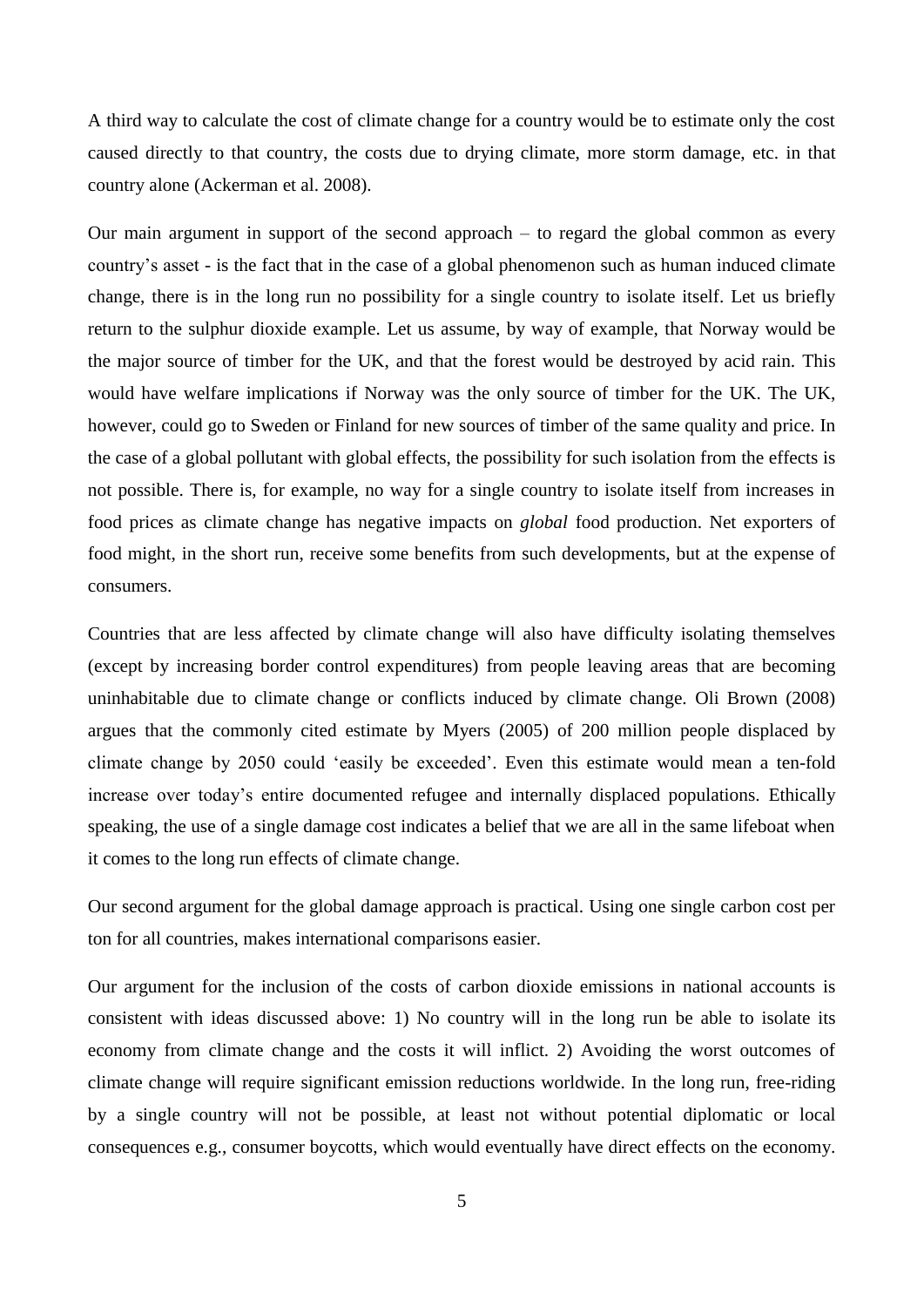3) The emission reductions needed are to a great deal cause by past emissions, thus past emissions cause costs in the future.

#### **Criticism of the constant damage function**

We have three major arguments against using a constant damage function for the emissions of carbon dioxide as suggested by Hamilton and Clemens (1999), and Bolt, Matete and Clemens (2002). The first one comes from a general feature of stock pollutants. One unit of a stock pollutant added to an already large stock is likely to cause a higher damage than a unit emitted under a low concentration level.

The second is intuitive; if we accept that the social costs of carbon (SCC) emissions rise as we move through time, it seems odd to keep it constant when moving backwards. Price, Thornton and Nelson (2007, 9) argue that: "As time goes on, the damage comes closer, and is discounted less heavily; so its present value rises, increasing the SCC." Similarly, as we go back in time, the damage is further away, which should also be reflected in the damage cost.

The third argument relies on the claim that human induced climate change was initially a positive thing. Ruddiman (2005, see also 2003) claims that: "…Earth should have undergone a large natural cooling during the last several thousand years, and that at least a small glaciation would have begun several millennia ago had it not been for greenhouse-gas releases from early human activities" (p. 105). The human activities he refers to are the slow rise  $CO<sub>2</sub>$  concentrations that started 8,000 years ago when humans began to cut and burn forests in China and the rise of methane concentrations that began 5,000 years ago when human began to irrigate land for rice farming and tend livestock in unprecedented numbers. Ruddiman (2005, 105) further argues, that "…next glaciation is not "imminent'; it is overdue." Indeed, climate scientists at the turn of the 20th century were more worried about a new ice age than global warming. For example, Svante Arrhenius wrote in 1908 that with increased  $CO_2$  "...we may hope to enjoy ages with more equable and better climates, especially as regards the colder regions of the earth, ages when the Earth will bring forth much more abundant crops than at present for the benefit of rapidly propagating mankind." This statement is interesting as he is often wrongly mentioned as the first one to warn about global warming.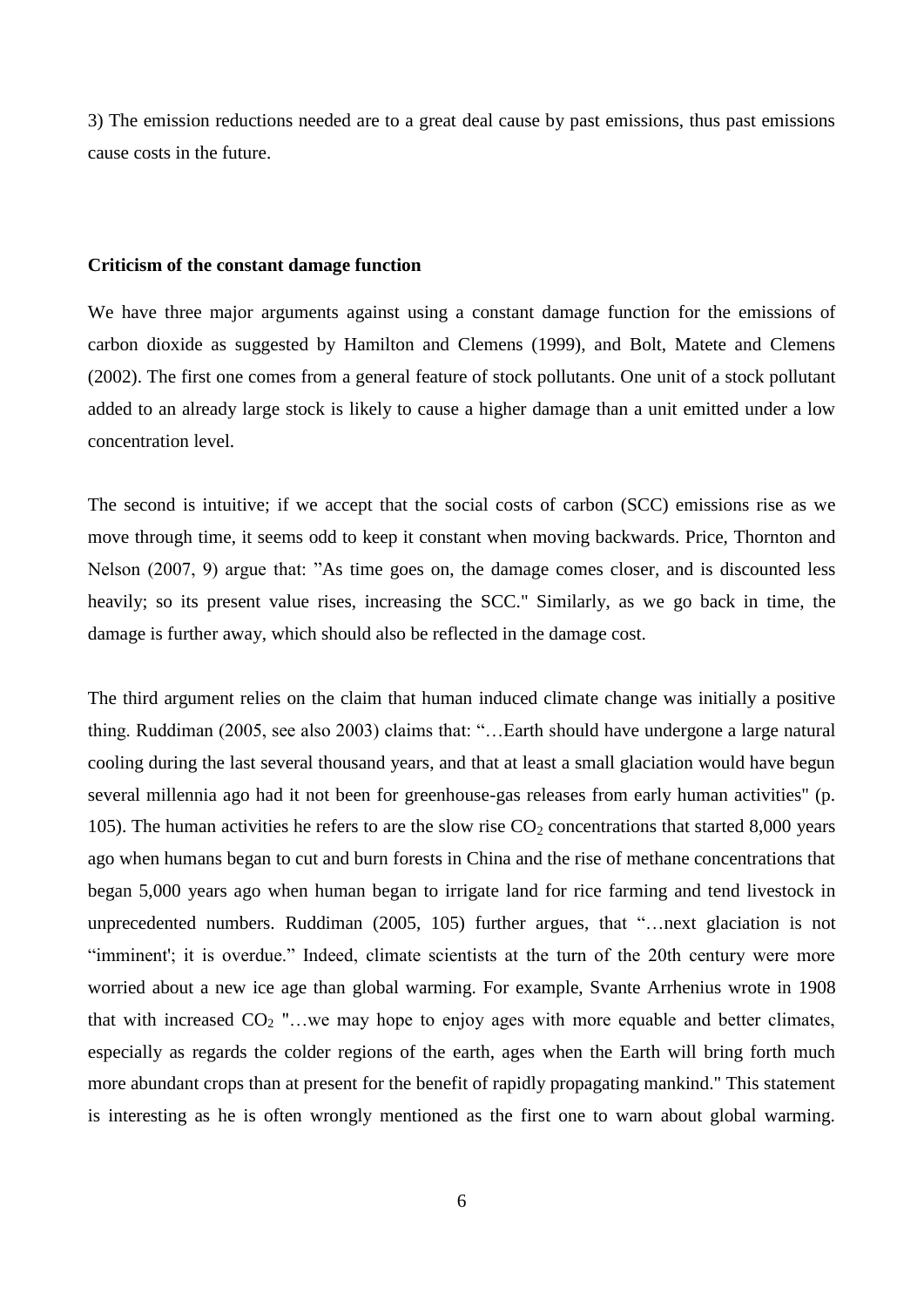Arrhenius (1896) calculated that a doubling of  $CO<sub>2</sub>$  in the atmosphere increases global surface temperature by an average of five to six degrees Celsius, but he did not consider this a problem.

The first to warn that an increase in the global temperature could be something to worry about was Gilbert Plass in 1956: "...the temperature from this cause may be so large in several centuries that it will present a serious problem to future generations." It would take several decades, however, until some kind of scientific consensus arose that global warming would be something bad for humankind in the long run (Kunnas 2010 & Vanderheiden 2008). Finally, in 1990 the Intergovernmental Panel on Climate Change stated in its First Assessment Report that the threat of climate change was real, and a global treaty was needed to deal with it (IPCC, 2004). As a response to this rising awareness, in 1992 a number of countries signed *The United Nations Framework Convention on Climate Change,* which sets an overall framework for intergovernmental efforts to tackle the challenge posed by climate change (UNFCCC 1992).

How does this discussion relate to national income accounts and Genuine Savings? As long as global warming is; good thing; emissions of greenhouse gases can be seen as an investment towards a 'better climate', and only thereafter as a disinvestment. The relevant turning point though is not the time of the recognition of the fact that global warming might be detrimental for humankind, but the 'actual' turning point, otherwise ignorance would be regarded as a good thing.

There are a number of economic papers on this issue, where the 'good' aspects: e.g., longer growth periods, carbon dioxide fertilization, less need for heating, etc. has been weighted against the 'bads': drought, extreme weathers, more need for air conditioning, etc. For example, Richard S. J. Tol (2011) argues that: "Most rich and poor countries benefitted from climate change until 1980, but after that the trend is negative for poor countries and positive for rich countries." The biggest positive of climate change in his calculations comes from agriculture, and is entirely due to carbon dioxide fertilization, which makes crops grow faster and more water efficient. Frank Ackerman et al. (2008, 17), however, argues that recent research has cast doubts on any agricultural benefits of climate change: "More realistic, outdoor studies exposing plants to elevated levels of carbon dioxide have not always confirmed the optimistic results of earlier greenhouse experiments."

Locating the point in time where climate change stops being a good thing and turns into a bad thing is, however, not enough. Another question is the long lifetime of greenhouse gases, especially carbon dioxide, which means that emission emitted before climate change became bad both in our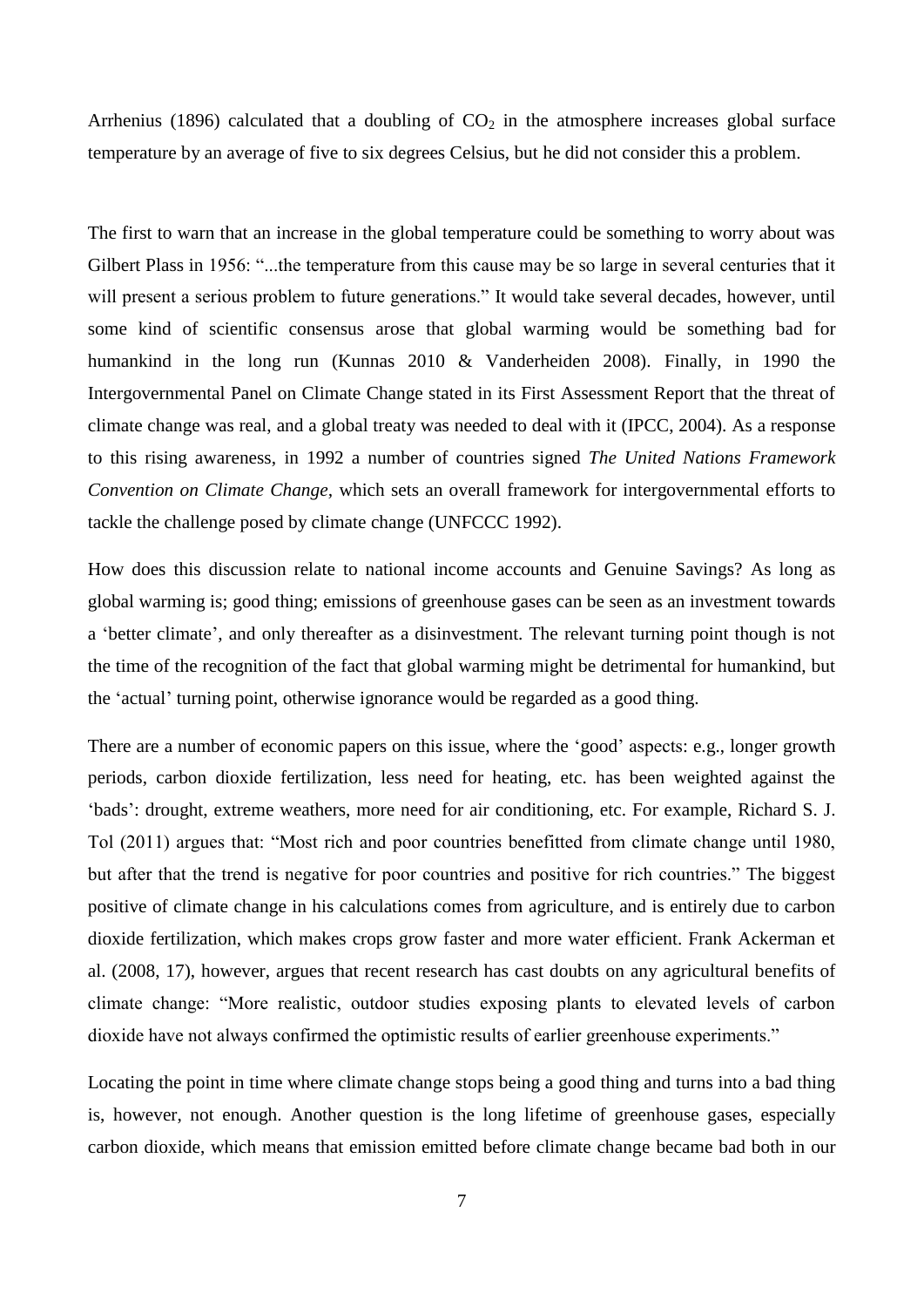thoughts and in reality, is still warming the climate. David Archer (2005) suggests 300 years and a 25 percent tail that lasts forever as the best approximation for the lifetime of fossil-fuel  $CO<sub>2</sub>$ .

Over the past 200 years oceans have absorbed about a half of total anthropogenic carbon dioxide emissions (Sabine et al., 2004). However, not without costs as when carbon dioxide dissolves in seawater, it forms a weak acid called carbonic acid. Because of this chemical process, the average pH of the oceans has decreased by 0.1 units from pre-industrial levels, and an exponential decrease of nearly 0.8 pH unit is forecasted by 2300. This could have major effects on calcifying marine biota, such as calcareous plankton and coral reef communities. (Royal Society, 2005; Caldeira and Wickett, 2003; Orr et al. 2005). It also means that the global common, the buffer for future emissions has been significantly reduced.

### **Different price tags and their development in time**

If we were to agree that 1980, for example, is the turning point where climate change would be a good thing before that date and bad thereafter, then we would have to count three hundred years backwards to find the point in time where the emissions of carbon dioxide would not cause any damage in the future. In other words, emissions emitted before 1681 would in this case be considered harmless. In this case, all the emissions during our time period under scrutiny, starting from 1750 would be considered as harmful, and should be deducted. We could then calculate the damage of the emissions in any year in a similar fashion to the lifetime labour income approach used by Trinh Le et al. (2006), but in this case with the three hundred years lifetime of carbon dioxide in the atmosphere, instead of the considerably shorter lifetime of humans. Thus, the cost of the emissions in 1681 would equal its relative share of the climate change the damage in 1981, the cost of the emissions in 1682 would equal its relative share of the damage in 1981+1982 and so forth. Furthermore, we would need to add the value of the buffer for future emission used-up as half of the emissions have been absorbed by the oceans. Thus, we would need the value of the damage caused by climate change for each year since the cut off year and 300 years forwards in time.

As a first approximation we could assume a constant damage cost, as suggested by Hamilton and Clemens (1999) and Bolt, Matete and Clemens (2002), and then take into account the change from climate change being a ''good thing' into it being a 'bad thing' by setting the damage cost of carbon dioxide at zero 300 years ago from the turning point and letting it grow to the full value in 300 years.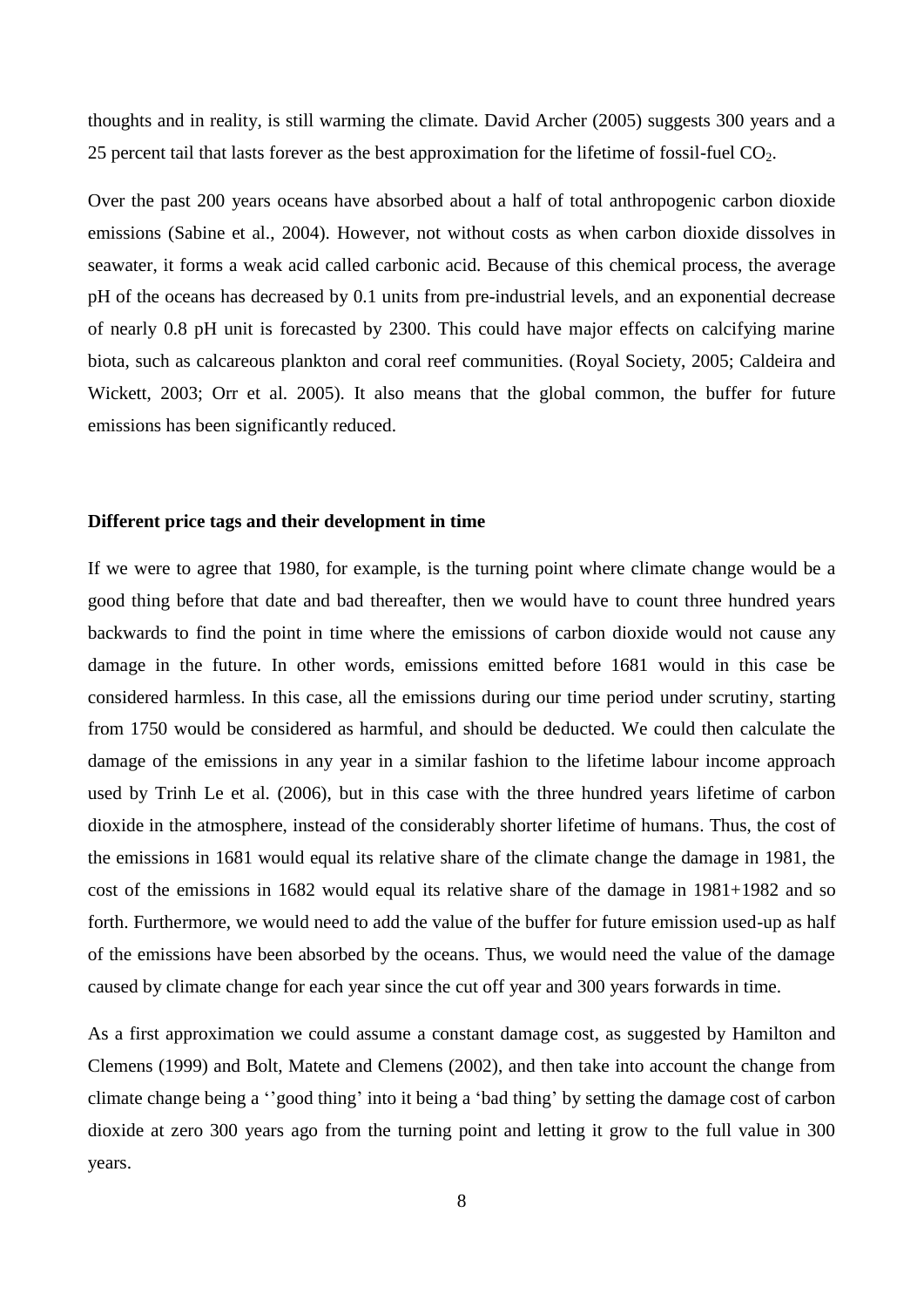As mentioned previously, Hamilton and Clemens (1999) and Bolt, Matete and Clemens (2002) use the constant marginal social cost of a metric ton of carbon emitted of \$20 (12.66 £/tC) in 1995 taken from Fankhauser (1994). In 2002 that might have been a reasonable assumption, however, the advances in climate science suggest that a twenty year old figure can hardly be supported. It should also be noted that Fankhauser actually proposed a cost that rises over time: 20.3 \$/tC (12.85 £/tC) for 1991—2000, 22.8 \$/tC for 2001—2010, 25.3 \$/tC for 2011—2020 and 27.8 \$/tC for 2021— 2030. In other words, the damage costs are increasing by 2.5  $\frac{1}{2}$  /C per decade.<sup>2</sup>

A rising estimate over time, also acts to support decreasing costs as we move backwards in time. Should we perhaps, deduct the same 2.5 \$/tC per decade as we move backwards? This approach would make the cost of carbon change sign between 1913 and 1914, giving a negative damage cost implying benefits of climate change for carbon in years before that. Considering the different timescales of the positive and negative impacts of climate change – the positive effects of global warming, e.g., increased agricultural yields that have already been realized, will have been captured in the national accounts, however, the negative effects, which are the discounted values of future negative impacts, will not. It, therefore, makes sense to set the negative values (positive impacts) to zero.

Alternatively, we could set the damage cost of carbon at zero in 1680 as suggested above, rising to 20.3 \$/tC in 1995. 20.3 \$/tC) divided by 315 years gives an 0.0644\$/tC increase per year. These different back-counting approaches have been depicted in Figure 1 below. The rapidly increasing estimates for the years after 2010 are based on the mid year of the estimates of Fankhauser with a linear interpolation for the years in-between.

1

<sup>&</sup>lt;sup>2</sup> We have converted dollars to pounds by dividing with the 1995 exchange rate 1.58 \$/ $\pounds$  (Officer 2011).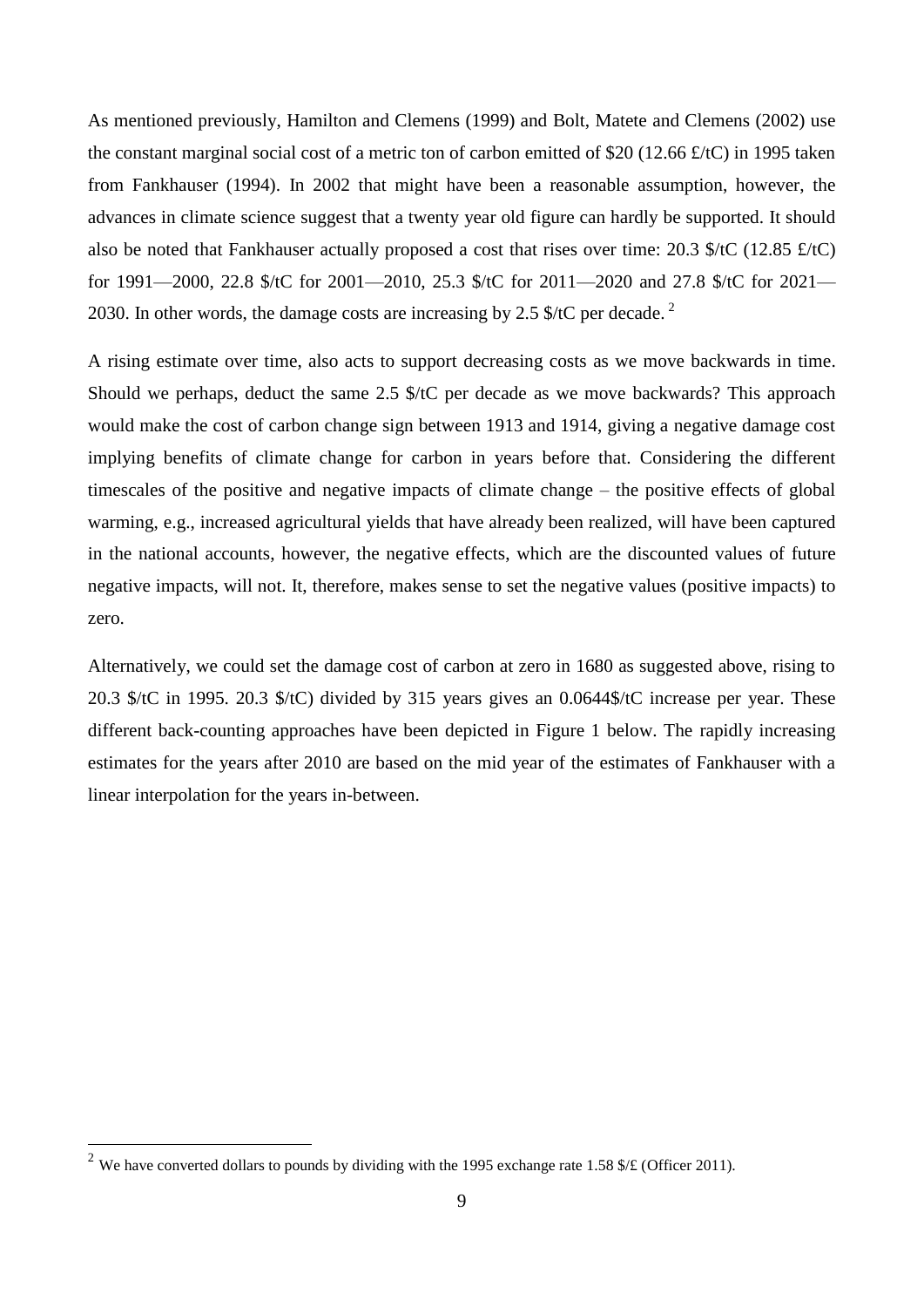

**Figure 1. Carbon cost £/tC (1995 price level) constant vs. Fankhauser with -0.6 £/year deduction and going to zero by 1680**

A more recent estimate was undertaken by a U.S. government working group (Interagency Working Group on Social Cost of Carbon 2010). For the costs in 2010, they produced a wide range of estimates ranging from 4.7 to 64.9 \$ per metric ton of carbon dioxide (in 2007 dollars). See Table 1 below. The first three estimates are based on the average social costs of carbon (SCC) across models and socio-economic and emission's scenarios at the 5 %, 3 % and 2.5 % discount rates. The analysis is based on projected costs and benefits extending 300 years into the future, thus as we can see from the table, the discount rate is crucial for the outcome. The fourth value, the  $95<sup>th</sup>$  percentile, is included to represent the higher-than-expected impacts from temperature change further out in the tails of the SCC distribution. The central value is the average SCC across models at the 3 percent discount rate, which is, for example, 21.4 \$ per metric ton of carbon dioxide in 2010.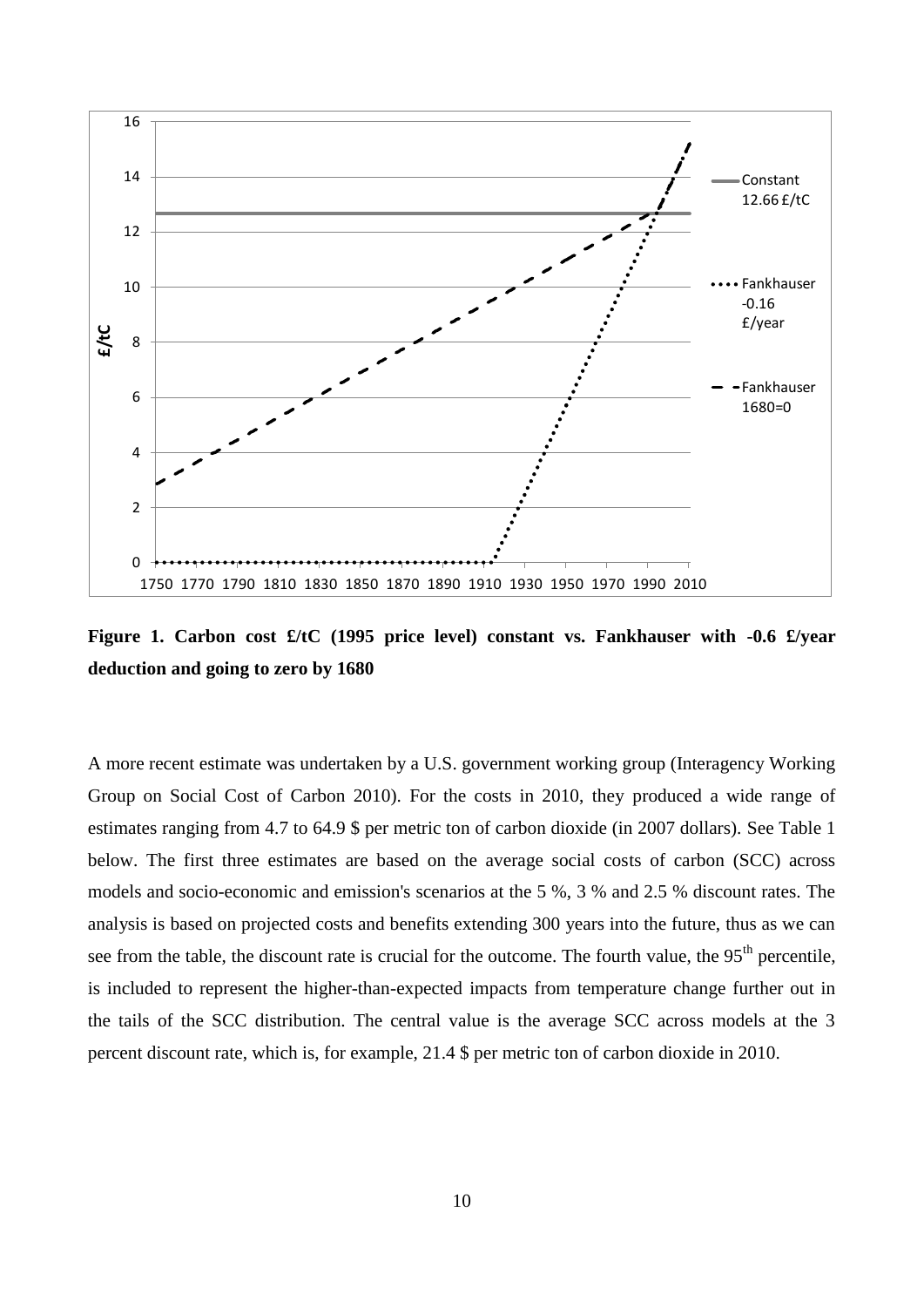| Year | 5 %  | 3 %  | 2.5 % | 3 %              |
|------|------|------|-------|------------------|
|      | Avg. | Avg. | Avg.  | $95^{\text{th}}$ |
| 2010 | 4.7  | 21.4 | 35.1  | 64.9             |
| 2015 | 5.7  | 23.8 | 38.4  | 72.8             |
| 2020 | 6.8  | 26.3 | 41.7  | 80.7             |
| 2025 | 8.2  | 29.6 | 45.9  | 90.4             |
| 2030 | 9.7  | 32.8 | 50.0  | 100.0            |
| 2035 | 11.2 | 36.0 | 54.2  | 109,7            |
| 2040 | 12.7 | 39.2 | 58.4  | 119.3            |
| 2045 | 14.2 | 42.1 | 61.7  | 127.8            |
| 2050 | 15.7 | 44.9 | 65.0  | 136.2            |

**Table 1 Estimate by the Interagency Working Group on Social Cost of Carbon 2010**

To present this as cost per metric ton of carbon as in Fankhauser, we must divide with 3.67 (the molecular weight of  $CO_2$  divided by the molecular weight of carbon = 44/12 = 3.67). Thus, we end up in a range of 1.3 to 17.7 \$ per metric ton of carbon in 2010. The central value would be 5.83 \$/tC. Thus, we produce a lower social cost than those proposed by Fankhauser, despite the gloomier prognosis by climate scientists. A partial explanation for this is that the Fankhauser estimate is about global costs, and those by the U.S. government working group relate only to the U.S., which is estimated to be among the countries with lower than average costs of climate change.

Furthermore, Ackerman and Stanton (2011) argue that the U.S. government's estimate omits many of the largest risks associated with climate change, and downplays the impact of our current emissions on future generations. Their re-analysis explores the effects of uncertainty about climate sensitivity, the shape of the damage function, and the discount rate and estimates that costs are much higher.. In their worst case scenario, with a high climate sensitivity (the long-term temperature increase expected from a doubling of the concentration of carbon dioxide in the atmosphere) and a 1.5 percent discount rate, costs were as high as 893 \$ (243 \$/tC) in 2010, rising to \$1,550 (422 \$/tC) in 2050. (The 2007 exchange rate is \$2 per pound).

Interestingly the Interagency Working Group provides the lowest carbon cost of all the articles considered in this paper, while Ackerman and Stanton provide the highest figure, although they are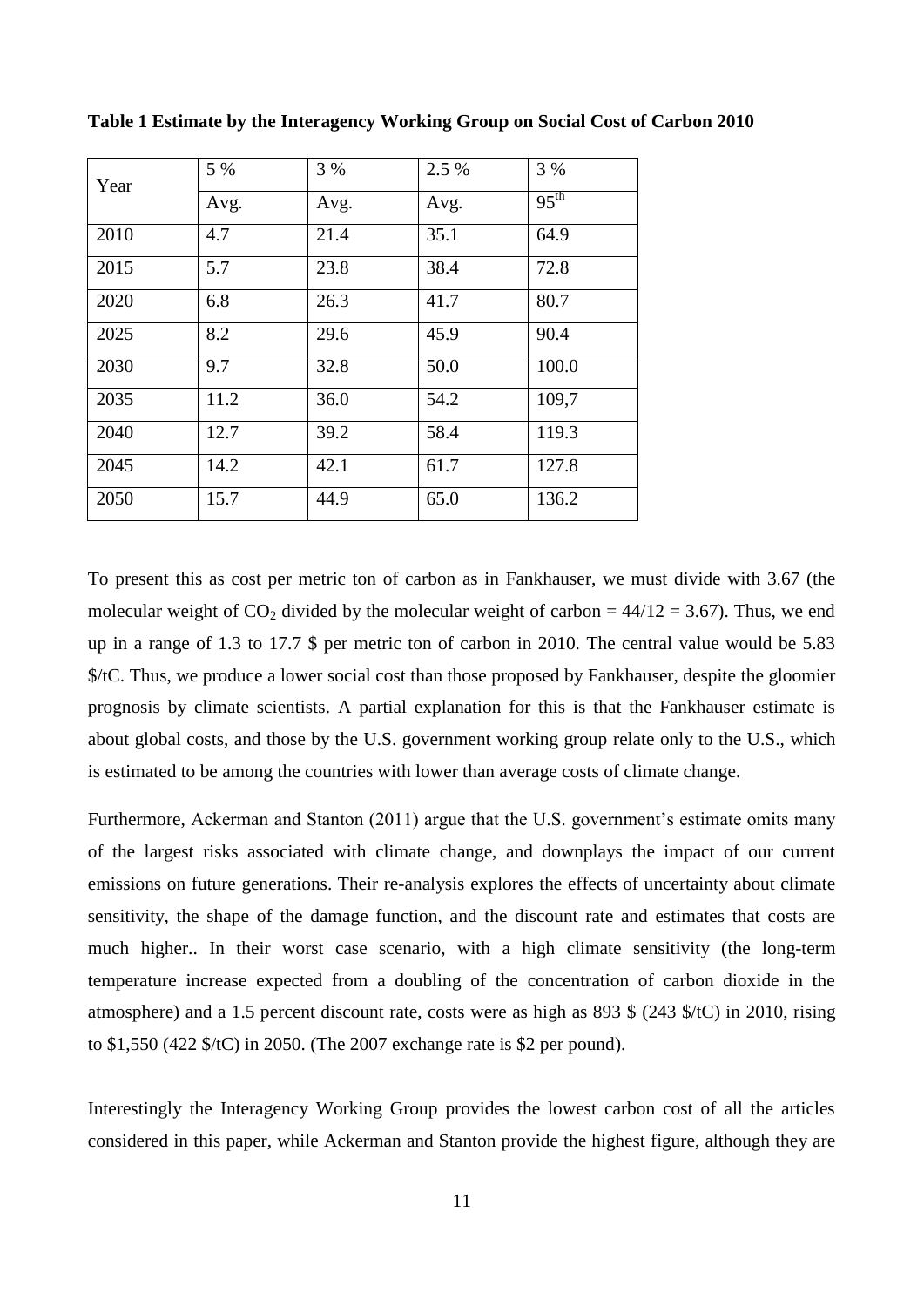both using the same modified DICE model. This highlights the importance of the assumptions used in such models.

A review of the literature on the social cost of carbon, compiled by DEFRA, the Department for Environment, Food and Rural Affairs, suggests using, a point estimate for the social cost of carbon emissions of £70/tC for policy design in United Kingdom, with an associated sensitivity range giving a lower bound of £35 and an upper bound of £140, for emissions in 2000 (Clarkson & Deyes 2002). They argue that the point estimate should then be raised by  $\pounds 1$  for each subsequent year. These costs are taken from Eyre et al (1999). Their choice of the Eyre estimates is based on their assumption that it is the most sophisticated study to date, as the method used is based on equity weighting instead of using individual regions. The weightings are based on both EU and non EU figures and removes the problems of eventual underestimation based solely upon US estimates, as argued above.

A periodic review of the Defra paper was undertaken in 2005. It suggested using both the shadow costs of carbon and social costs of carbon. The social costs of carbon suggested were slightly lower than those in the preceeding paper, £56/tC in 2000-2010, increasing by £1.2/tC per year and an increasing growth rate thereafter as shown in Table 2 below taken from Watkiss et al. (2005).

| <b>Year of</b><br>emission | <b>Central</b><br>guidance | Lower<br>central | <b>Upper</b><br>central |  |  |
|----------------------------|----------------------------|------------------|-------------------------|--|--|
|                            |                            | guidance         | guidance                |  |  |
| 2000                       | 56                         | 35               | 220                     |  |  |
| 2010                       | 68                         | 43               | 270                     |  |  |
| 2020                       | 81                         | 51               | 350                     |  |  |
| 2030                       | 99                         | 62               | 365                     |  |  |
| 2040                       | 112                        | 71               | 410                     |  |  |
| 2050                       | 143                        | 90               | 500                     |  |  |

**Table 2 SCC Values from the Defra 2005 Study**

Finally, a DEFRA paper published in 2007 suggested using the shadow price of carbon (SPC) instead of the social costs of carbon (Price, Thornton and Nelson 2007). The SPC is based on the SCC for a given stabilisation goal, but can be adjusted to reflect: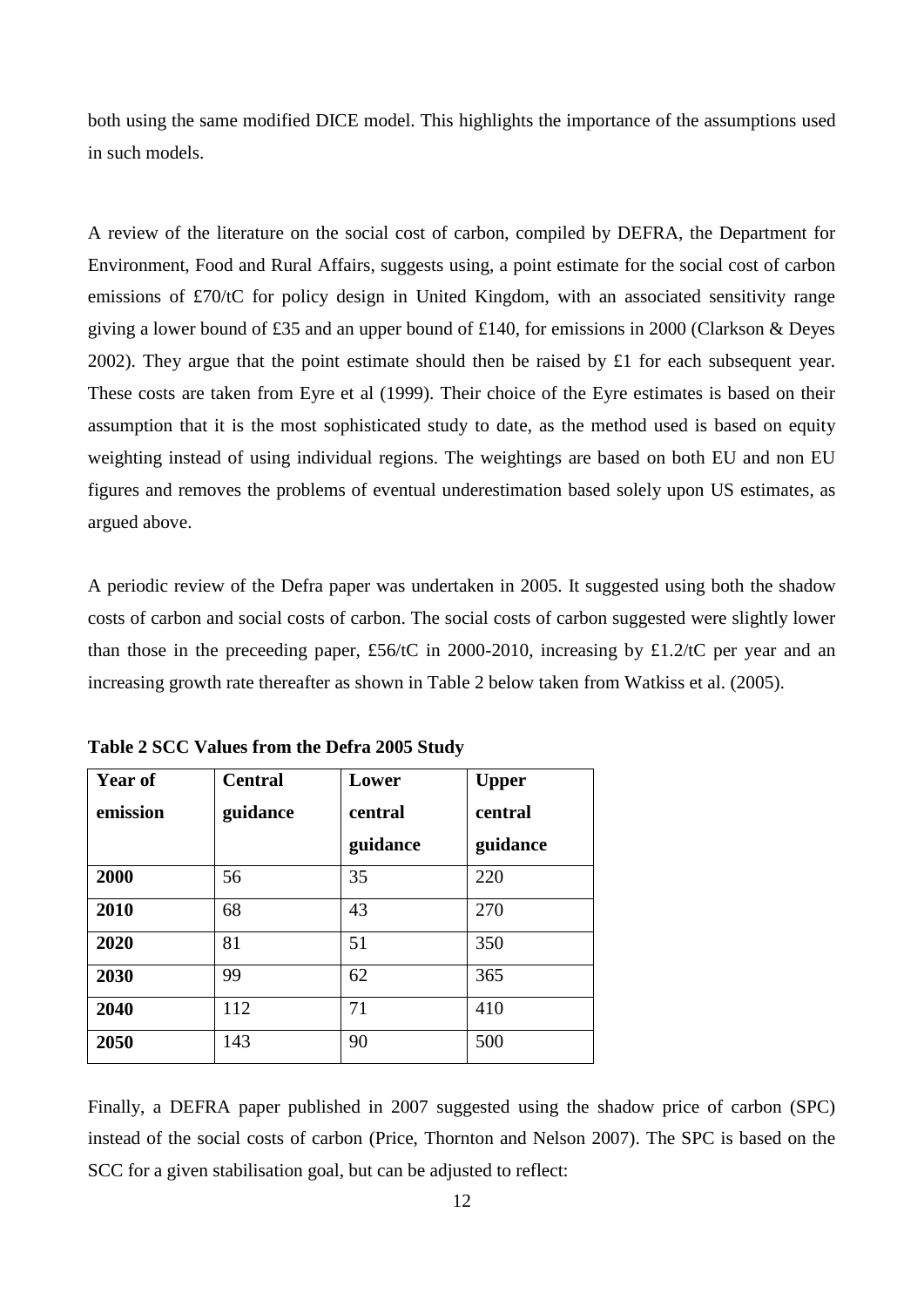- estimates of the marginal abatement cost required to take the world onto the stabilisation path.

- other factors that may affect the UK's willingness to pay for reductions in carbon emissions, such as a political desire to show leadership in tackling climate change. "Therefore, whereas the SCC is determined purely by our understanding of the

damage caused and the way we value it, the SPC can adjust to reflect the policy."

They conclude that a social cost of carbon consistent with the damage experienced under an emission's scenario which leads to stabilization at  $550$ ppm  $CO<sub>2e</sub>$  should be adopted:

> "The Stern Review calculates that this implies a social cost of carbon of  $$30/tCO<sub>2e</sub>$  in 2000, equivalent to £19/tCO<sub>2e</sub>. This is therefore the number we believe should be adopted as the basis for a shadow price of carbon (SPC) profile for use in policy and investment appraisals across government in the UK. Using the uprating conventions set out below [uprated each year by 2 percent a year reflecting the Stern Review's assessment of the rising incremental damage of each unit of carbon as temperatures rise], we adopt an SPC in 2007 of £25/tCO<sub>2e</sub>."

**Table 3: Shadow price of carbon (SPC) £/tCO2e suggested in Defra 2007**

| Yea        |  | 2000 2001 2002 2003 2004 2005 2006 2007 2008 2009 2010 2011 2012 |  |  |  |  |  |
|------------|--|------------------------------------------------------------------|--|--|--|--|--|
|            |  |                                                                  |  |  |  |  |  |
| <b>SPC</b> |  | 18.6 19.3 20.1 21.2 22.2 23.3 24.3 25.5 26.0 26.5 27.0 27.6 28.1 |  |  |  |  |  |

All values in 2007 prices except 2000-2006 where the price level is the same as the year

Based on these different starting points, we can, construct new estimates that allow changes over time. In Figure 2, we have set the carbon price in 1680 to zero 1680, and alternatively allowed the carbon costs to diminish with the same 3 percent a year, as Eyre et al., use to produce the £70/tC suggested in the first Defra report. The Defra estimates have been named by the year of the report, to show how the Defra estimates have declined over the years. It should also be noted that the 2007 Defra price tag is a 'shadow price' instead of a social cost of carbon, as provided by the rest of the estimates presented. In practice, however, there is little difference between them, as the SPC is based on the SCC. For comparison's sake, we have also included the 12.85 £/tC constant, which deflated to the 2000 price level as 14.1 £/tC. We can clearly see how all the estimates with the 3 percent yearly deduction, drops below this constant by the mid 1940s. The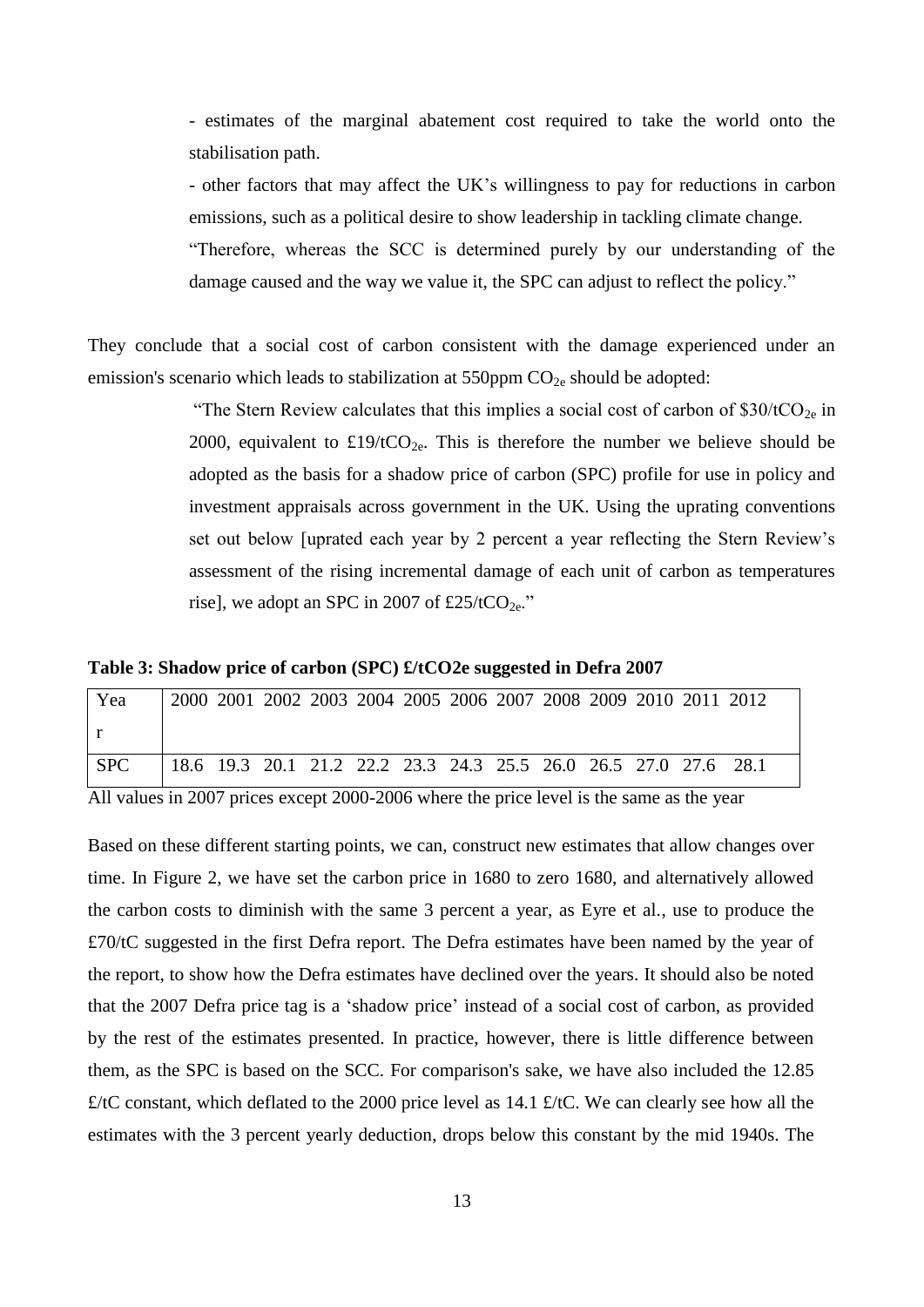estimates using a carbon price going to zero by 1860, again exhibits a distinctive kink, causing some suspicions about the appropriateness of this method.



# **Figure 2. Carbon cost £/tC (2000 price level) constant vs. Defra 2002, 2005 and 2007 with 3 percent annual deduction**

This is just a first snapshot of some of the estimates of the costs of carbon dioxide emissions. Richard S.J. Tol (2005) gathered 103 estimates from 28 published studies, and combined them to form a probability density function. He found the range of estimates strongly right-skewed: the mode of all studies combined was \$2/tC (1995 US\$), the median was \$14/tC, the mean \$93/tC and the 95<sup>th</sup> percentile \$350/tC. He concluded though that: "Using standard assumptions about discounting and aggregation, the marginal damage costs of carbon dioxide emissions are unlikely to exceed \$50/tC, and probably much smaller." Using the 1995 exchange rate of 1.58 \$ per £ gives 31.6 £/tC for the latest.

In his most recent paper Tol (2012) used a vote-counting procedure to estimate the probability density function of the total economic impact as a parabolic function of global warming. From the available 14 estimates of the total impact of climate change, he calculated an expected value of the social cost of carbon of approximately \$29/tC in 2015, rising 1.99% per year. Counting back with 3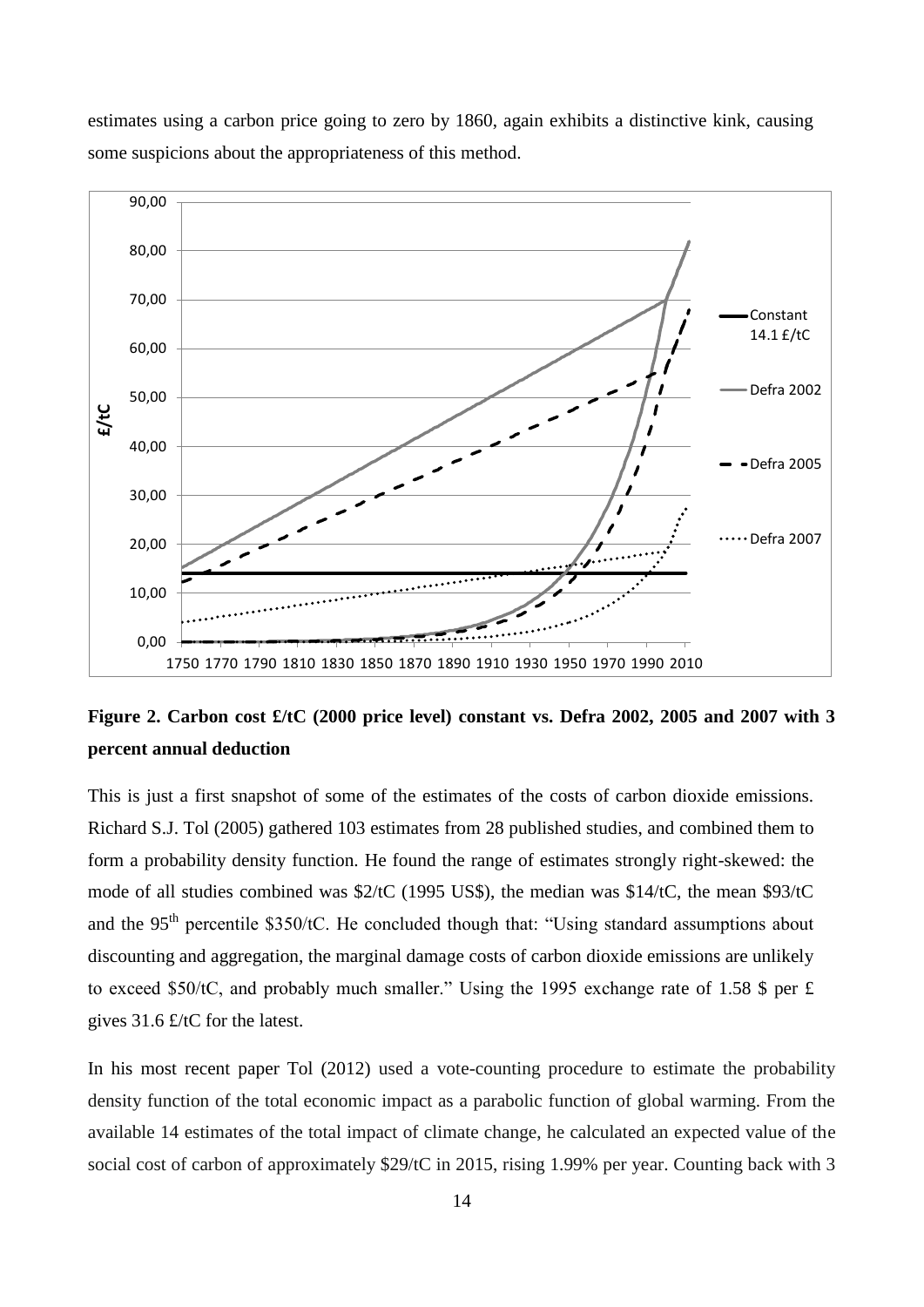% as in the previous example, would give a carbon cost of \$18.4/tC in 2000, or 12.1  $\text{\textsterling}t/\text{tC}$ .<sup>3</sup> A 1.99 percent annual deduction returns \$ 21.4/tC in 2000, or 14.1 £/tC. The latter is the same as the constant used by Hamilton and Clemens (1999) and Bolt, Matete and Clemens (2002). After that point, both decline rapidly below the constant, as can be seen from Figure 3. em<br>stai<br>15<br>18



**Figure 3. Carbon cost £/tC (2000 price level) constant vs. Tol (2012) with 1.99 and 3 percent annual deduction**

# **The importance of the price tag**

1

Before proceeding to the other costs of the use of fossil fuels, we will take a brief look at the importance of the chosen price tag. In Figure 4 below we have multiplied a selection of price tags for the cost of carbon with UK emissions of carbon taken from McLaughlin et al. (2012). As we are using emission data from the UK, we are omitting the 'U.S. only' estimates. The Defra estimates have been calculated with 3 percent discounting and for Fankhauser (1994), we have used both a price declining to zero by 1860 and a constant yearly deduction of 0.16 £. For Tol (2012), we have used both 3 percent and 1.99 discounting. Unsurprisingly, the highest peak costs are with the Defra estimates, peaking in 2006 at 11,388 M£, 9,291 M£ and 3,641 million pounds, as their starting price

<sup>&</sup>lt;sup>3</sup> We have converted dollars to pounds by dividing with the 2000 exchange rate 1.52  $\frac{1}{2}$  (Officer 2011)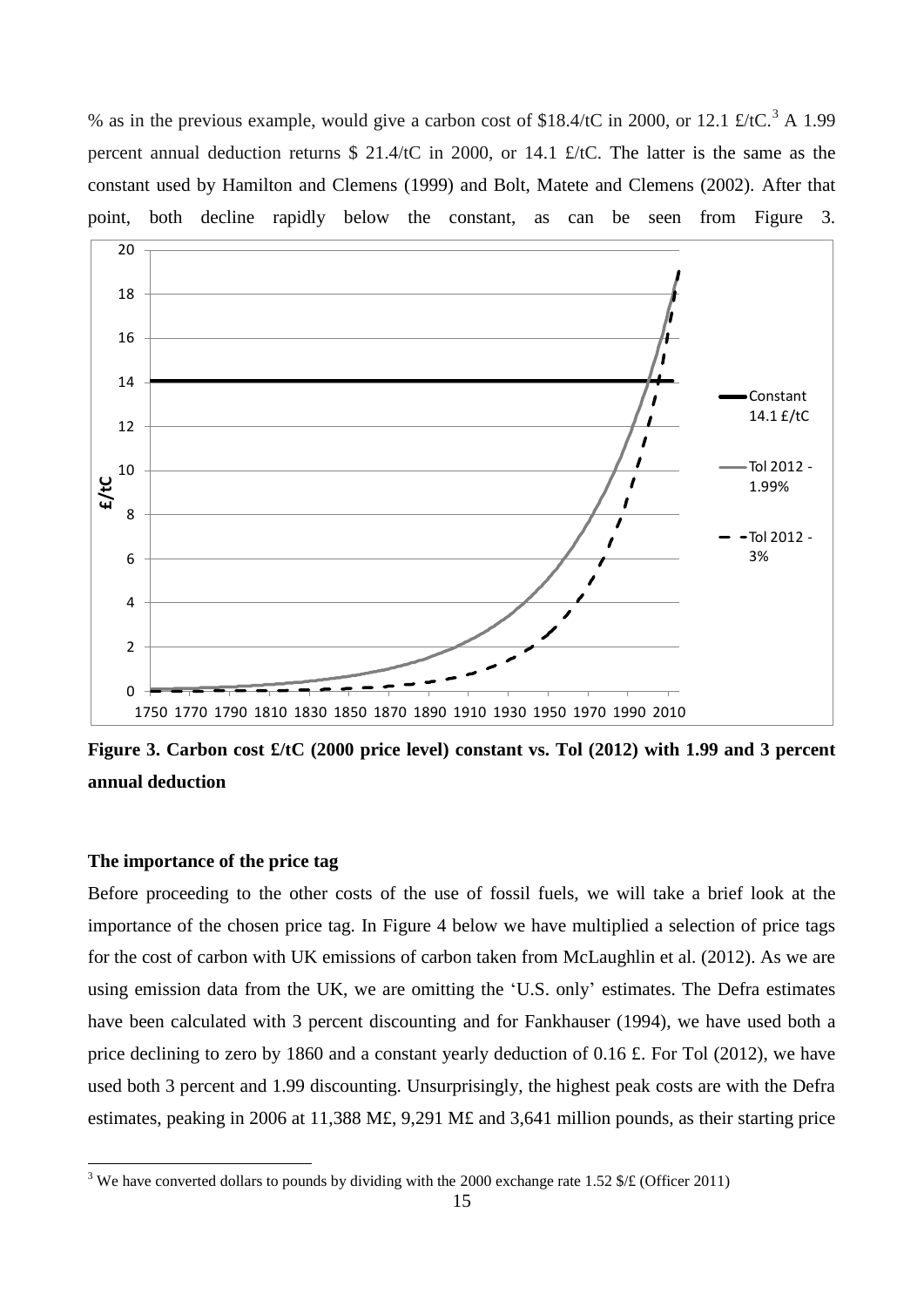tags are the highest. The importance of the decision to use a constant or a diminishing cost as we move back in time, is shown by the constant price having the fourth highest peak, peaking at 2,541 million  $\pounds$  in 1971, when the UK carbon dioxide emissions where at their highest peak. The lowest costs come from the Tol (2012) estimate with a 3 % discount; while the Fankhauser (1994) estimate with a yearly 0.16 £ deduction and Tol (2012) with a 1.99 % discount provides trajectories closer to each other.



**Figure 4. Costs of Carbon emissions, Million £ in 2000 price level, 1750-2010**

It might be more instructive, however, to show the costs of carbon dioxide emissions as a share of GDP. That is done in Figure 5, below. This changes the outcome considerably, with the highest percentage at the peak with the constant carbon cost of 1.5 percent in 1873. Otherwise the order remains affectvely unaltered, with the next highest peaks with Defra 2002 and 2005 assumptions in 1992 at 1.2 and 1 percent; followed by Fankhauser going to zero by 1860, peaking at 0.96 percent in 1908. The rest of the estimates' peak between 0.2 and 0.4 percent of GDP.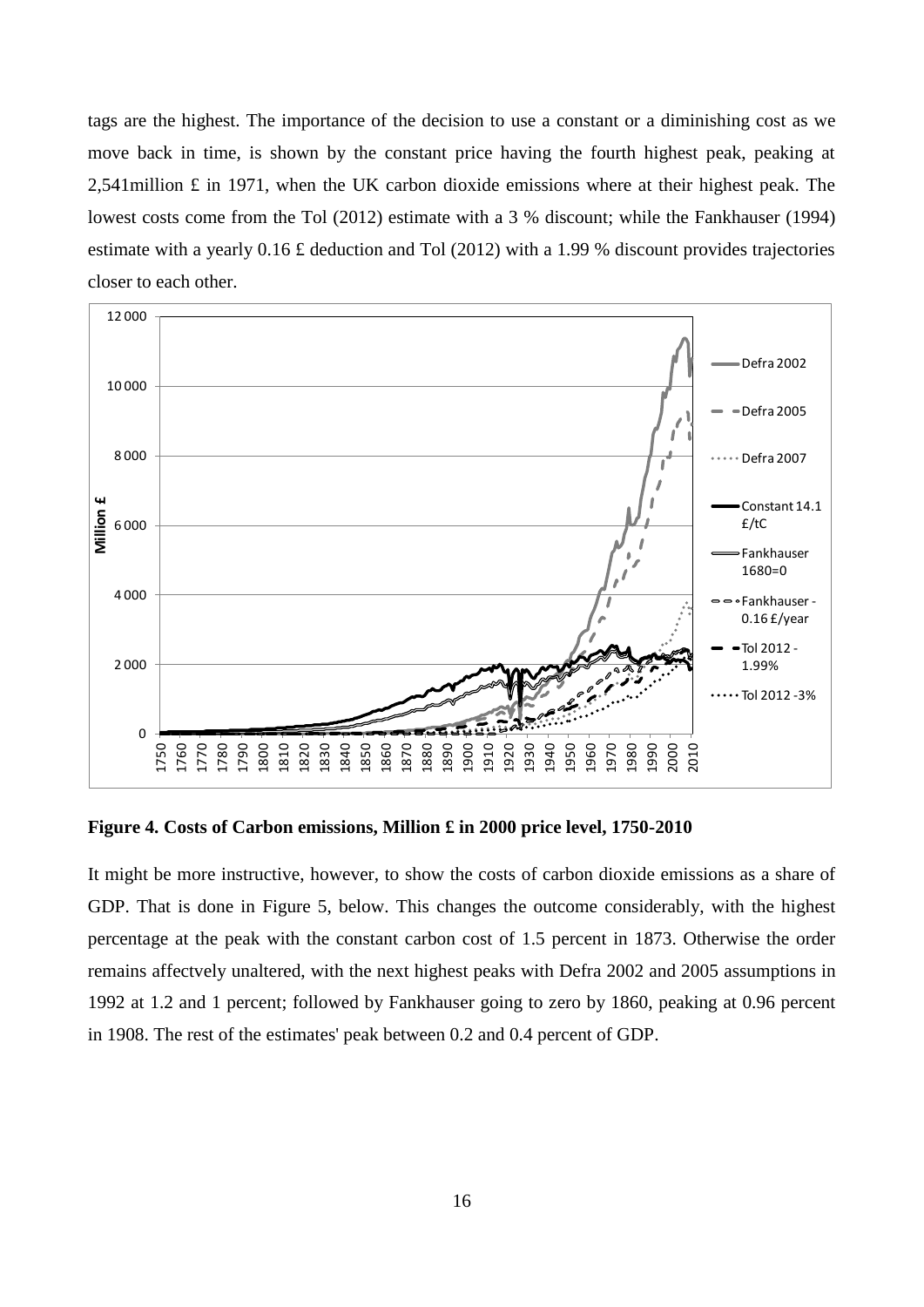

**Figure 5: Carbon costs compared to GDP, 1750-2000**

# **Which carbon cost estimate to use?**

So far, we have shown that there are many alternatives for setting the price tag for carbon dioxide emissions in the past, and that the chosen price tag will have a major influence of the costs of carbon dioxide emissions in the past. Although no matter what value you use, historic damage costs are still very small compared to the GDP. The question of which damage cost estimate and back counting method we choose should choose, however, remains unanswered.

In attempting to answer this question, the first thing we do is drop the 'U.S. only' or any country specific estimates. Our main argument for this is the fact that in the case of a global phenomenon as human induced climate change, there is no possibility for a single country to isolate itself. Using one single carbon cost per ton for all countries also makes international comparisons easier. Furthermore, Ackerman and Stanton (2011) clearly show that the Interagency Working Group on Social Cost of Carbon (2010) estimates omit many of the largest risks associated with climate change, and downplays the impact of our current emissions on future generations. Their own worst case scenario cost, is used only to illustrate the effects of possible extremely dire consequences of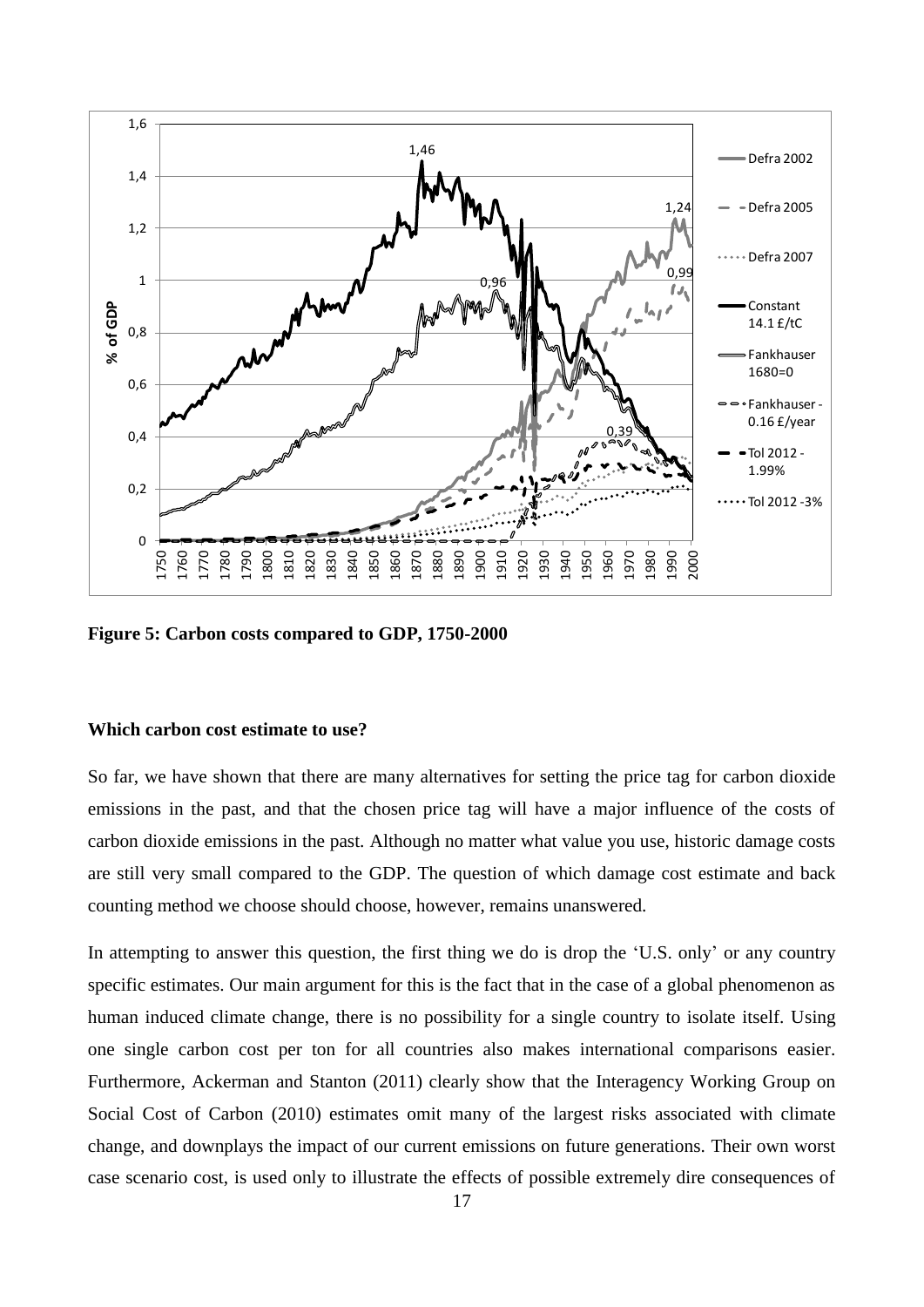climate change. This is relevant when looking forward, but perhaps not so when looking backwards, knowing that historical emissions have not led to any worst-case scenario – yet.

Next, we drop the constant carbon cost. If we accept that the costs of carbon emissions rise when moving forwards in time, it feels odd to keep it constant when going backwards. Against estimates set going to zero by 1680 or any other years, is the large effect on the assumed year when the negative effects of climate change overturn the positive effects. This problem is missing in estimates based on a percentual decrease for each year back in time, as they are moving asymptotically towards zero. Here the main problem is choosing the 'right' percentage.

Such assumptions as those made above still leave many other options for carbon cost estimates. Which if any, of the remaining estimates do we find most support for? Using this approach, we would suggest using the Tol's (2012) estimate. Interestingly, a 1.99 percent annual deduction of carbon costs returns \$ 21.4/tC in 2000, or 14.1 £/tC which is the same as the constant used by Hamilton and Clemens (1999) and Bolt, Matete and Clemens (2002). Furthermore, as the Tol estimate itself is a combination of many independent estimates; it can be seen as a good compromise between different approaches to calculate the carbon costs.

Rabl (1996) argues that in the cost benefit perspective of future generations beyond the first generation should be discounted at the growth rate of the economy; any discount rate greater than the growth rate of the economy used for a sufficiently long time would cause the annual benefit becoming larger than the total economy. We argue that this conclusion holds as well when looking back into the past, as a particular point in time is the future of a more distant point. This notion would support using the rather low discount rate of 1.99 % used by Tol (2012) over the 3 % or higher discount rate in most of the other papers discussed. The 1.99 percent rate is close to the 1.8 percent growth for the UK economy from 1750 to 2000, and slightly below the post war 2 ½ percent growth rates.

An alternative would be to use the GDP growth rate of the economy itself. In an exercise like this, focusing on just one country choosing the appropriate discount rate, would not pose any significant problems. Choosing the right discount rate in international comparisons can, on the other hand, be tricky. Should we use the same discount rate, like the global GDP growth during the period of interest, or different discount rates, like the GDP growth rate of each country separately? This question will be discussed further in a subsequent paper dealing with international comparisons of the effect of the use of fossil fuels.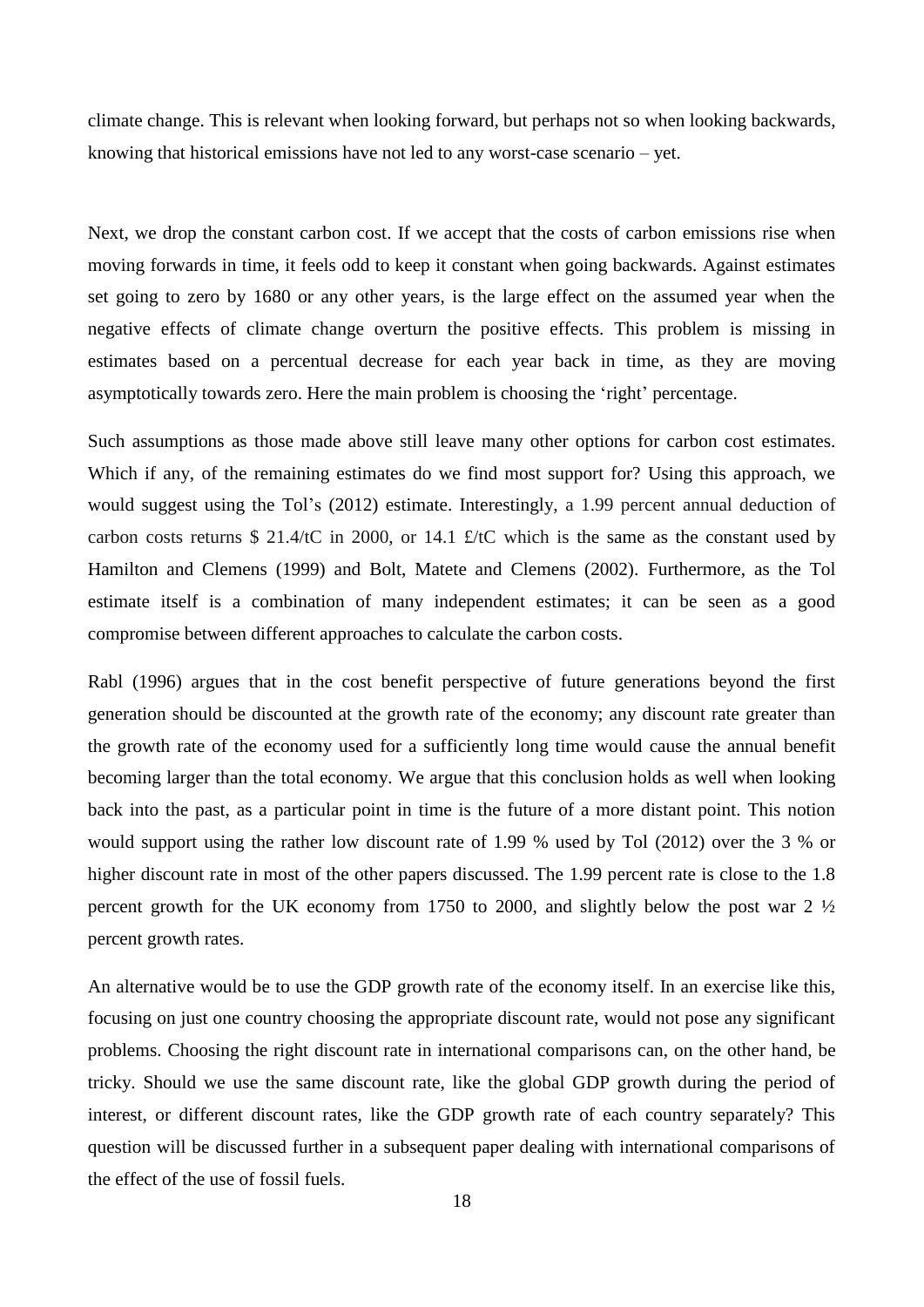# **Should we take into account additional greenhouse gases?**

Before proceeding further, we will briefly consider other greenhouse gases. The second most important greenhouse gas is methane  $(CH<sub>4</sub>)$  arising from extraction of fossil fuels, cattle, sheep and other ruminant livestock, landfills, and rice cultivation. Other important greenhouse gases are nitrous oxide  $(N_2O)$ , hydrofluorocarbons (HFCs), perfluorocarbons (PFCs), and sulphur hexafluoride ( $SF<sub>6</sub>$ ). Of all total warming potential of global greenhouse-gas emissions in 2005, CO<sub>2</sub> contributed 77%, methane 14% and nitrous oxide 8% (Stern Review, 170). Richard Eyre et al. provide some estimates for the damages of both methane and nitrous oxide. As we can see from Table 4, there is again a large variation between the models used and especially the discount rate applied. Alternative estimates are provided by C. Hope (2006).

| Greenhouse<br>gas | Damage unit  | Marginal damage from model |       |                       |        |  |  |
|-------------------|--------------|----------------------------|-------|-----------------------|--------|--|--|
|                   |              | <b>FUND</b>                |       | <b>Open Framework</b> |        |  |  |
|                   |              | $1\%$                      | $3\%$ | $1\%$                 | $3\%$  |  |  |
| Methane           | $\epsilon/t$ | 46                         | 19    | 44                    | 20     |  |  |
| Nitrous Oxide     | $\epsilon/t$ | 17 000                     | 6400  | 26 000                | 11 000 |  |  |

**Table 4. Marginal damages of Methane and Nitrous Oxide Emissions in 1995—2005.**

**Source:** Eyre, Nick et al. (1999) *Global Warming Damages*.

Methane is approximately 21 times more powerful at warming the atmosphere than carbon dioxide  $(CO<sub>2</sub>)$  by weight, but its lifetime in the atmosphere is only approximately 12 years.<sup>4</sup> Thus, we would not need to make or find estimates of methane emissions going very far back in time, only 12 years earlier than the estimated turning point when climate change becomes a bad thing. The very same short lifetime in the atmosphere of methane speaks, on the other hand, against its inclusion in any estimate as we move further back in time. If we believe that climate change before the 1980s did not cause any harm, methane emissions prior to the 1970s would not cause any harm either. Thus, it would have no relevance for most of the period under investigation. Furthermore, Watkiss et al. (2005) argue that, "any extra methane emitted today will have disappeared before the most severe climate-change impacts occur."

1

<sup>&</sup>lt;sup>4</sup> <http://www.epa.gov/outreach/scientific.html>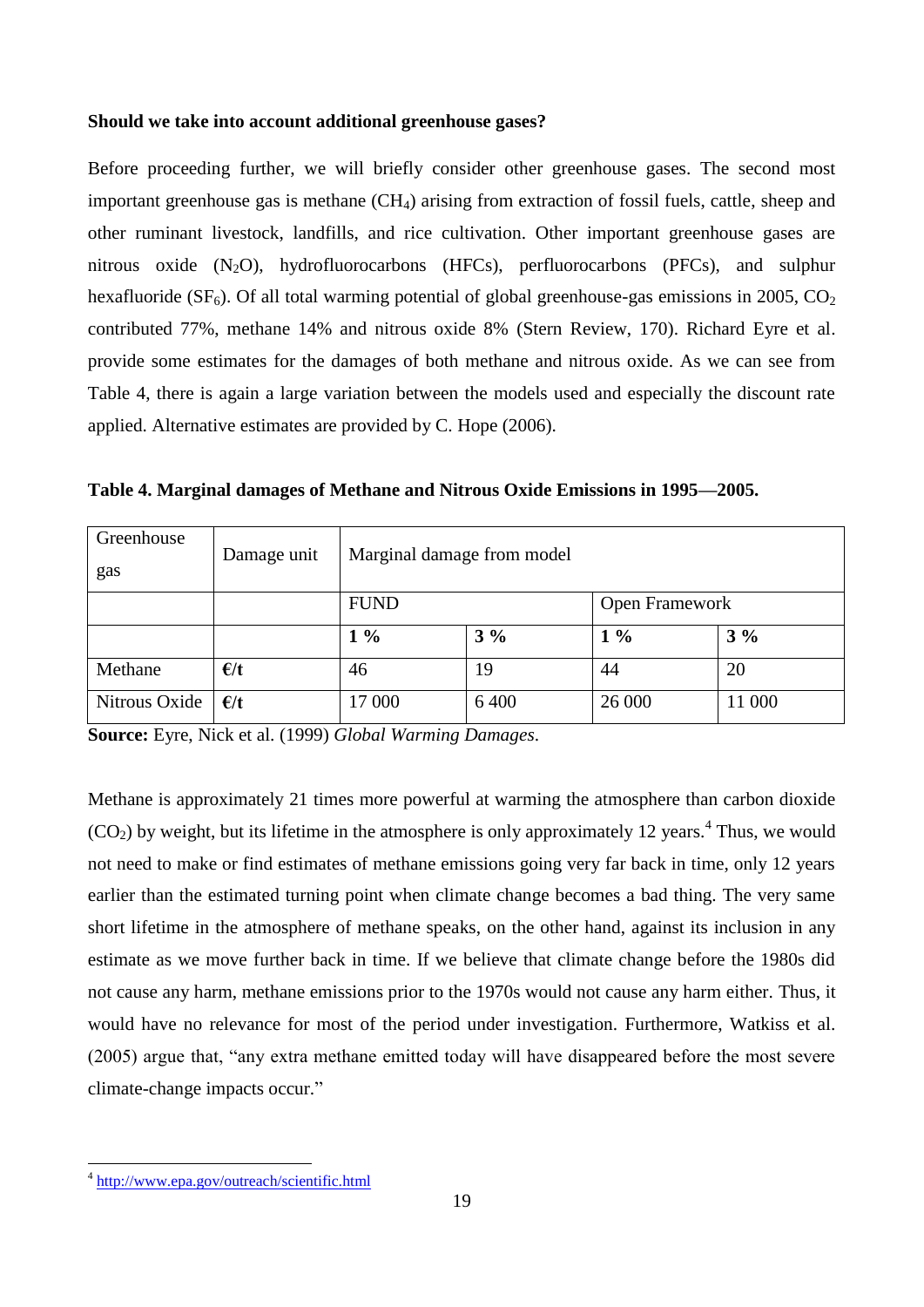The atmospheric lifetime of nitrous oxide is considerably longer than that of methane, approximately 120 years and its heat trapping effects are approximately 310 times more powerful than carbon dioxide on a per molecule basis.<sup>5</sup> Arguments against the inclusion of nitrous oxide come from the fact that it was responsible for only 8% of the warming potential in 2005, compared to the 77% for  $CO_2$ . When the costs of carbon dioxide emissions were at most, only around one percent of GDP, the effect of nitrous oxide would be only around one-tenth of a percent at most. Thus, its inclusion would not make much difference.

## **Local effects of fossil fuels**

So far, we have argued that the social costs of carbon dioxide emissions were, at most, approximately one percent of GDP. Adding other greenhouse gases, most notably methane and nitrous oxide, would add some tenths of a percent at most. Our next step is to compare these global effects to the local effects. For a first approximation, we concentrate on the fuel of the industrial revolution – coal. Roger Fouquet (2011) has made a comprehensive estimate of the total external costs of coal production and consumption for United Kingdom. Firstly, he estimated the premature deaths associated with coal production and local air pollution in the United Kingdom between 1700 and 2000. The reasons for premature death included local air pollution caused by coal burning, deaths from accidents in coal mines and deaths of coal miners from respiratory disease (pneumoconiosis). Having estimated the number of deaths, his next step was to place a value on them. In other words, he identified the number of years prematurely lost and multiplied this number by the value of a life year lost. His results for the period 1750 to 2000 are reported in Figure 6 below. The costs peaked in 1891, when air pollution from coal was estimated to have caused close to £(2000) 17.5 billion in damage, as close to 73,000 people were estimated to have died as a result of coal production and consumption.

1

<sup>&</sup>lt;sup>5</sup> <http://www.epa.gov/nitrousoxide/scientific.html>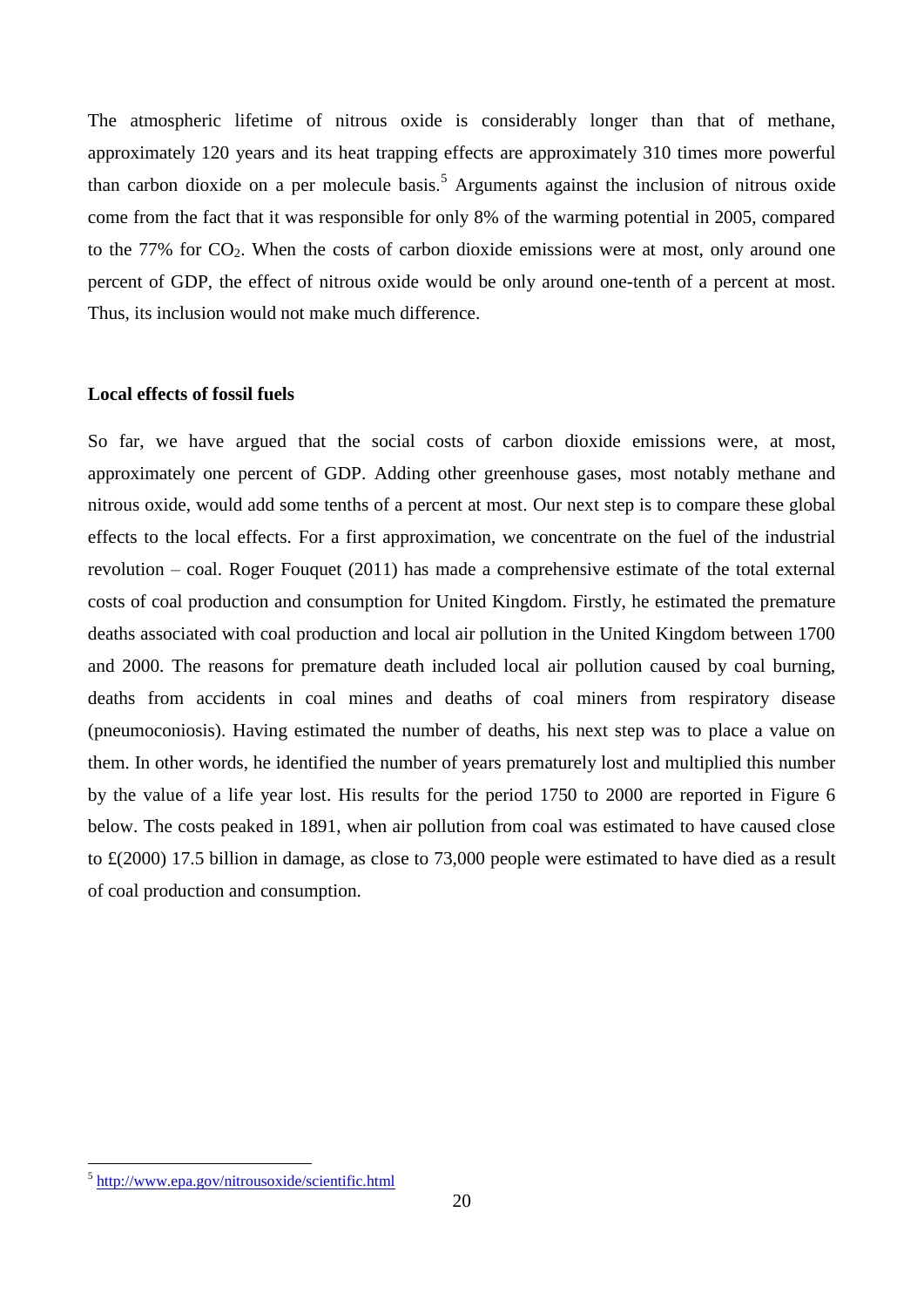

**Figure 6. The costs of premature deaths caused by coal production and consumption in UK, 1750—2000**

**Source:** Fouquet, R. (2011) "Long Run Trends in Energy-Related External Costs" Ecological Economics 70(12) 2380-9.

Again, it might be more instructive to show the costs of coal consumption compared to the GDP and this is presented as Figure 7, below. For comparison, we have added the costs of carbon dioxide emissions using our price tag choice, that of Tol (2012), with a 1.99 percent annual deduction. The local costs due to premature deaths, caused by the production and consumption of coal alone, peaks in 1879 at around 18 percent of GDP, while the global cost of carbon dioxide emission's peaks at 0.3 percent in  $1971<sup>6</sup>$  By choosing a higher carbon price estimate, we could have increased that to around 1.5 percent, which is still only one-tenth of the local costs. Furthermore, the local costs were realized in the year examined, while the global costs are discounted values of future costs. Thus, it is no surprise that the former problem is more or less solved, while global warming is still proceeding.

<u>.</u>

 $6$  Note that peak percent is slightly lower than the 20 % in the Ecological Economics article by Roger Fouquet, as he has kindly provided us with an updated dataset, and our GDP used differs slightly from his.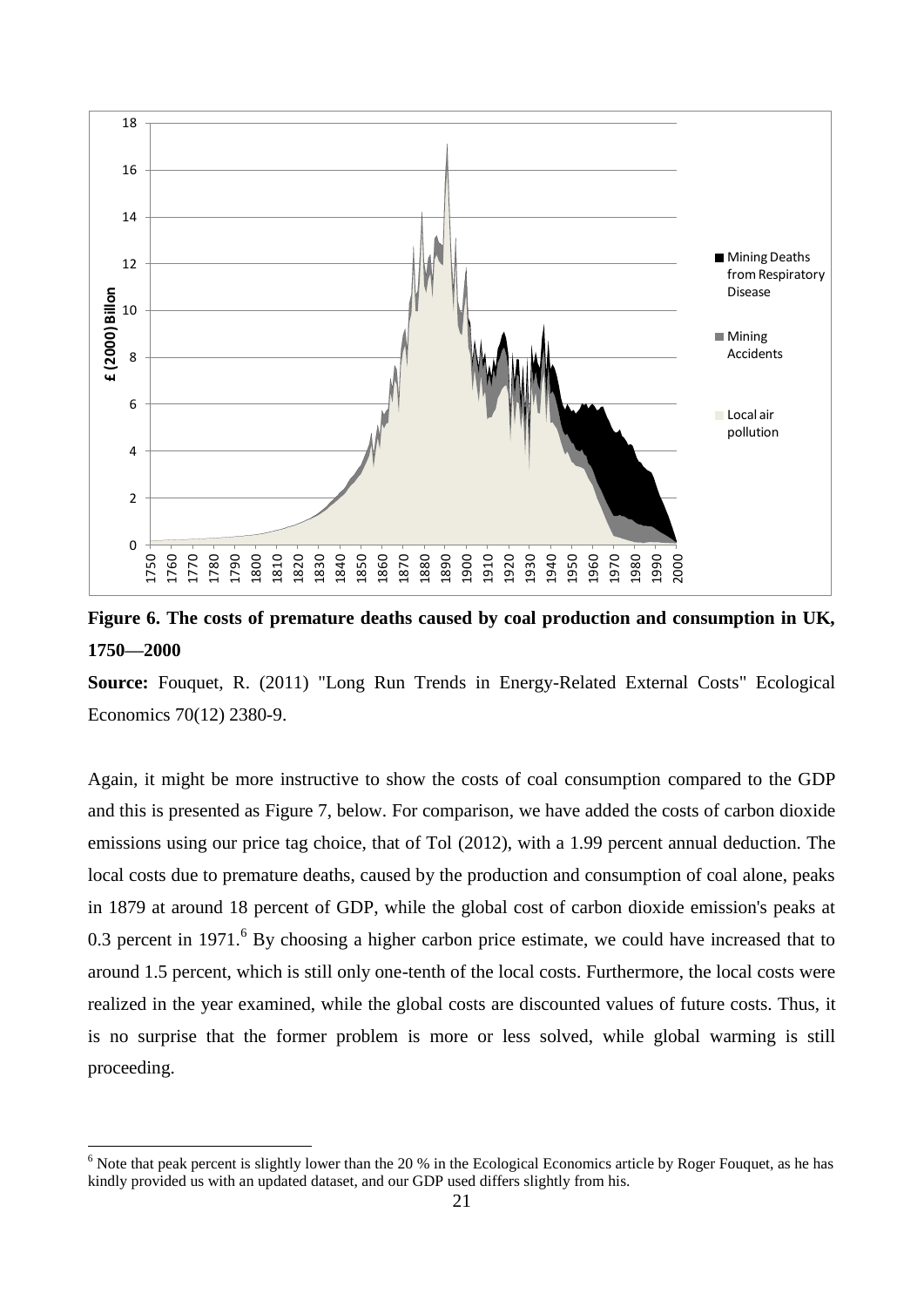

**Figure 7. The costs of premature deaths caused by coal production and consumption in UK versus the global costs of UK carbon dioxide emissions, 1750—2000**

So could we, and should we include the costs of premature deaths calculated by Roger Fouquet into the national accounts of the  $UK -$  we believe not as it would cause serious double counting. The premature deaths are to some degree included in normal national accounts through the missing work contribution, which reduces GDP. Considering the Genuine Savings measure, it could be argued that these deaths cause a loss in the value of human capital, if one uses a discounted lifetime earnings approach to value human capital. The World Bank Manual for Calculating Adjusted Net Savings suggests taking human capital into account through public expenditure on schooling (Bolt, Matete and Clemens, 2002). Such information is provided by Vincent Carpentier (2001, 2003 & 2008). According to his estimates, the public expenditure on education amounted to only 0.01% of GDP in 1833, and not until late 1890s would it reach 1 percent. During the same period, the local costs of premature deaths due to coal production and consumption varied between 5 and 18 percent. Thus, its deduction would cause negative human capital growth for the whole  $19<sup>th</sup>$  century.

We suggest a different approach to account for the negative effects of local pollution. In general, human capital can be calculated via two different approaches: 1) Retrospective (or resource-cost)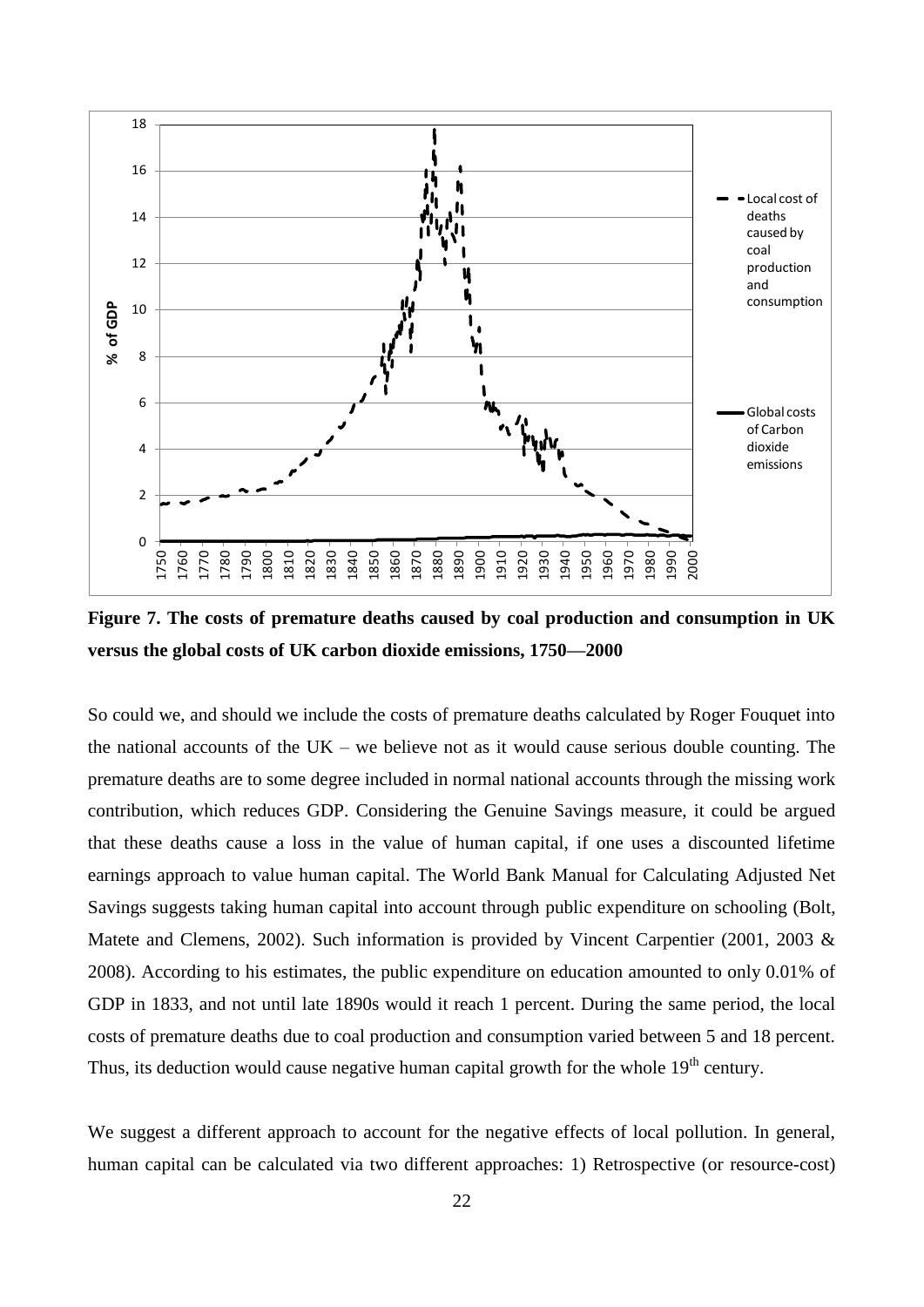methods based upon expenditures on education, 2) Prospective methods through the discounted sum of the wages the population would receive over the remaining expected number of working years.<sup>7</sup> We suggest using the latter method, as air and water pollution and other environmental problems enter human capital to the extent that it impacts on people's capacity to work as part of the work force. For example, people that have lost their health and working capacity or have met a premature death due to environmental pollution are permanently out of the work force.

Estimates of the cost of environmental pollution or degradation proposed by, for example, Roger Fouguet (2011), could be used in such an approach to explain changes in human capital. Using a counterfactual approach, we could then explore how much larger the human capital would have been if this pollution had not had taken place. Through the contribution of human capital on economic growth, we can also estimate the effect of pollution on economic growth. Similarly, the environmental effects of pollution, for example, acid rain on, buildings and forests also enter through depreciation of the capital stock in buildings and forests.

### **Summary and conclusions**

1

In this paper, we have examined means by which we might incorporate the environmental effects of fossil fuel use into national accounts and Genuine Savings estimates, particularly if we consider retrospective and prospective estimates. We started by making a distinction between local, regional and global emissions and between stock and flow emissions as each require different approaches. Regional emissions that are exported outside the country under scrutiny can be ignored from the national accounts as long as the recipient country does not have an effective way of imposing a payment from the emitter.

The effect of global emissions such as carbon dioxide, involves a combination of the effects of domestic and regional emissions. In the short run, it seems that a single country can isolate itself from the detrimental effects of global warming, but in the long all countries are unable to free ride. Thus, we support the use of a single global price tag for carbon dioxide emissions worldwide. We argue that the price tag should decrease as we move back in time to take into account the fact that carbon dioxide is a stock pollutant and the estimates of its future cost are increasing while the

<sup>&</sup>lt;sup>7</sup> For a nice overview of different approaches to calculate human capital see chapter three in Kokkinen (2012).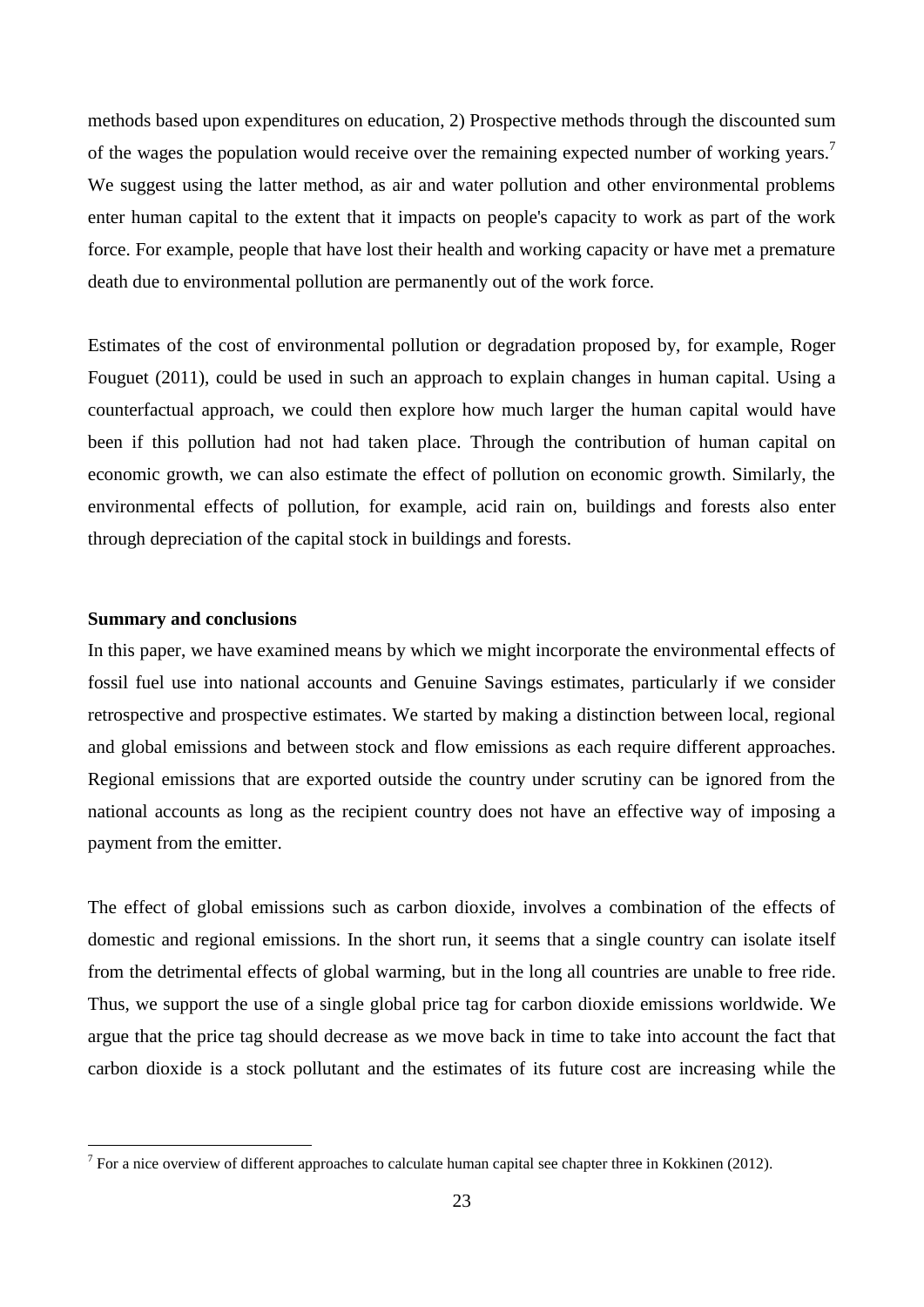possibility that human induced climate change might initially have a positive effect cannot be excluded.

A comparison of the local effects in UK, of the production and consumption of coal alone versus the effects of carbon dioxide, showed that the former exceeds the latter by at least tenfold in terms of its importance relative to GDP. Thus, there is no surprise that the former problem is more or less solved, while global warming is still proceeding. We hope that the latter does not become as serious as the local effects of coal use, which peaked at approximately twenty percent of GDP, before genuine action to solve it is taken.

### **Literature**

- Ackerman, F., Stanton, E. A. 2012. Climate Risks and Carbon Prices: Revising the Social Cost of Carbon. Economics: The Open-Access, Open-Assessment E-Journal, Vol. 6, 2012- 10. <http://dx.doi.org/10.5018/economics-ejournal.ja.2012-10>
- Ackerman, F., Stanton, E. A., Hope, C., Alberth, S., Fisher, J. and Biewald, B. 2008. What We'll Pay if Global Warming Continues Unchecked, Natural Resource Defence Council. http://www.nrdc.org/globalwarming/cost/cost.pdf (Accessed 20.2.2012).
- Archer, D., 2005. Fate of fossil fuel  $CO<sub>2</sub>$  in geologic time. Journal of Geophysical Research, Vol 110 C09S05.
- Arrhenius, S., 1896. On the influence of carbonic acid in the air upon the temperature of the ground. Phil. Mag., 41.
- Arrhenius, S., 1908. Worlds in the Making. New York: Harper & Brothers, p. 63.
- Atkinson, G., and Hamilton, K., 2007. Progress along the path: evolving issues in the measurement of genuine saving. Environmental and resource economics, 37 (1), 43-61
- Brown, Oli, 2008, Migration and Climate Change, IOM Migration Research Series, No. 31, International Organization for Migration, Geneva.
- Caldeira, K. and Wickett, M. E., 2003. Anthropogenic carbon and ocean pH. Nature, 425(365).
- Carpentier, V., 2001. Systeme éducatif et performances économiques au Royaume-Uni: 19eme et 20eme siècle. L'Harmattan, Paris.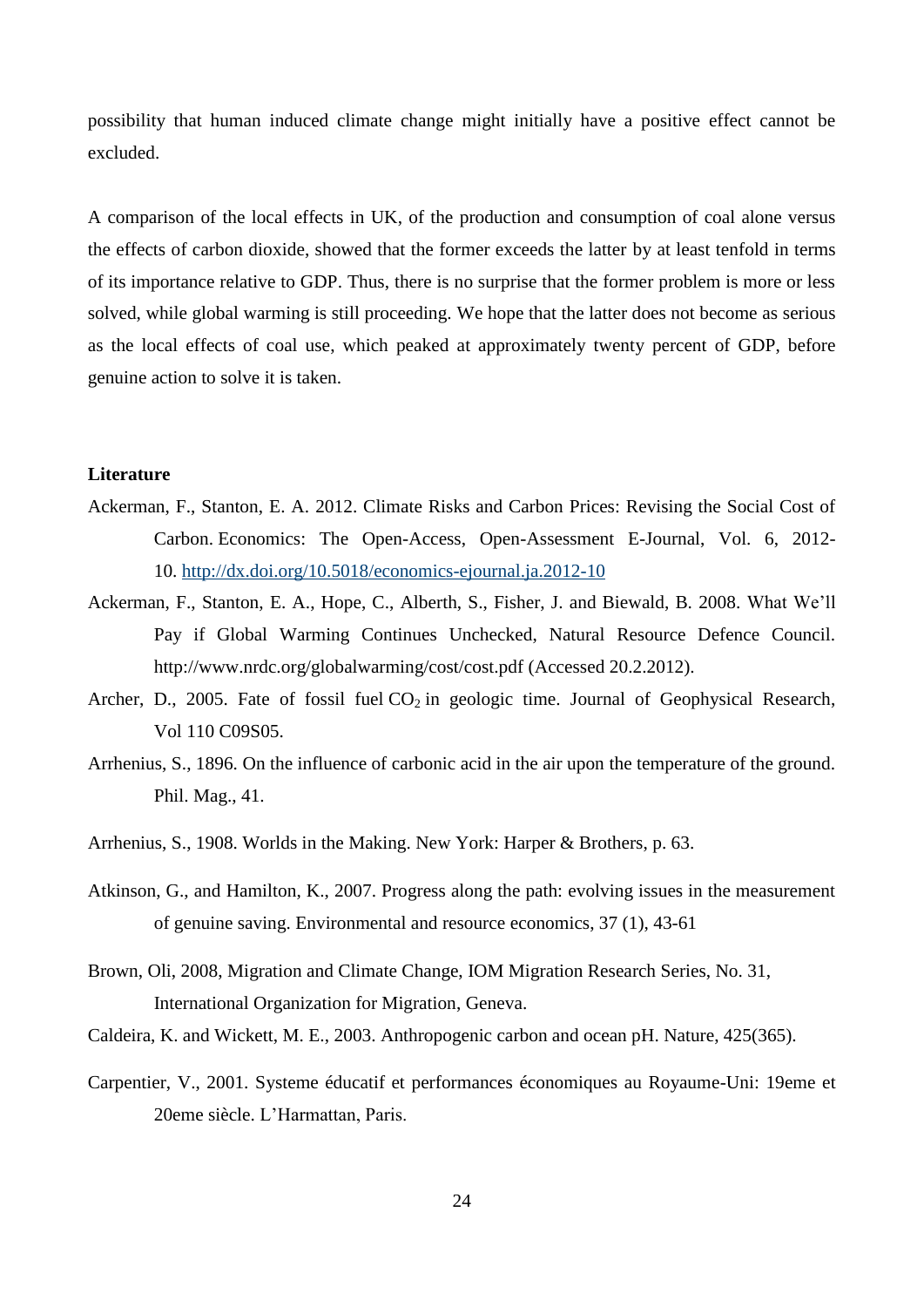- Carpentier, V., 2003. Public expenditure on education and economic growth in the UK, 1833-2000', History of Education, 32, 1-15.
- Carpentier, V. 2008. Quantitative sources for the history of education. History of Education, 37, 701-720.
- Clarkson, R., and Deyes, K., 2002. Estimating the Social Cost of Carbon Emissions, Government Economic Service Working Paper 140. HM Treasury, London [http://www.hm](http://www.hm-treasury.gov.uk/)[treasury.gov.uk](http://www.hm-treasury.gov.uk/)
- Daly, H. & Cobb, J., 1989. For the Common Good. Beacon Press, Boston.
- Dasgupta, P. & Mäler, K-G., 2001. Wealth as a Criterion for Sustainable Development. World Economics, Vol. 2, No. 3, July–September.
- Eyre, N., Downing, T., Rennings, K., and Tol, R., 1999. Global Warming Damages, Final Report of the ExternE Global Warming Sub-Task (Sept.98). DGXII, European Commission, Brussels.<http://www.externe.info/> 14.3.2012
- Fankhauser, S., 1994. Evaluating the Social Costs of Greenhouse Gas Emissions. The Energy Journal 15(2): 157-84.
- Fouquet, R. 2011. Long Run Trends in Energy-Related External Costs. Ecological Economics 70(12) 2380-9.
- Hamilton, K. and Clemens, M., 1999. Genuine Savings Rates in Developing Countries. The World Bank Economic Review, Vol. 13, No. 2: 333-S6.
- Hope, C., 2006. The marginal impacts of CO2, CH4 and SF6 emissions. Climate Pol., **6**, 537-544.
- Interagency Working Group on Social Cost of Carbon, 2010. Social Cost of Carbon for Regulatory Impact Analysis Under Executive Order 12866. Final Rule Technical Support Document (TSD): Energy Efficiency Program for Commercial and Industrial Equipment: Small Electric Motors, Appendix 15A. U.S. Department of Energy, Washington, DC, URL: http://www1.eere.energy.gov/buildings/appliance\_standards/commercial/pdfs/smallmotors \_tsd/sem\_finalrule\_appendix15a.pdf.
- IPCC, 2004. 16 Years of Scientific Assessment in Support of the Climate Convention Intergovernmental Panel on Climate Change. Available (August 1, 2007) www.ipcc.ch/about/anniversarybrochure.pdf
- Katharine B., Mampite, M., and Michael C., 2002. Manual for Calculating Adjusted Net Savings. Environment Department, World Bank, September.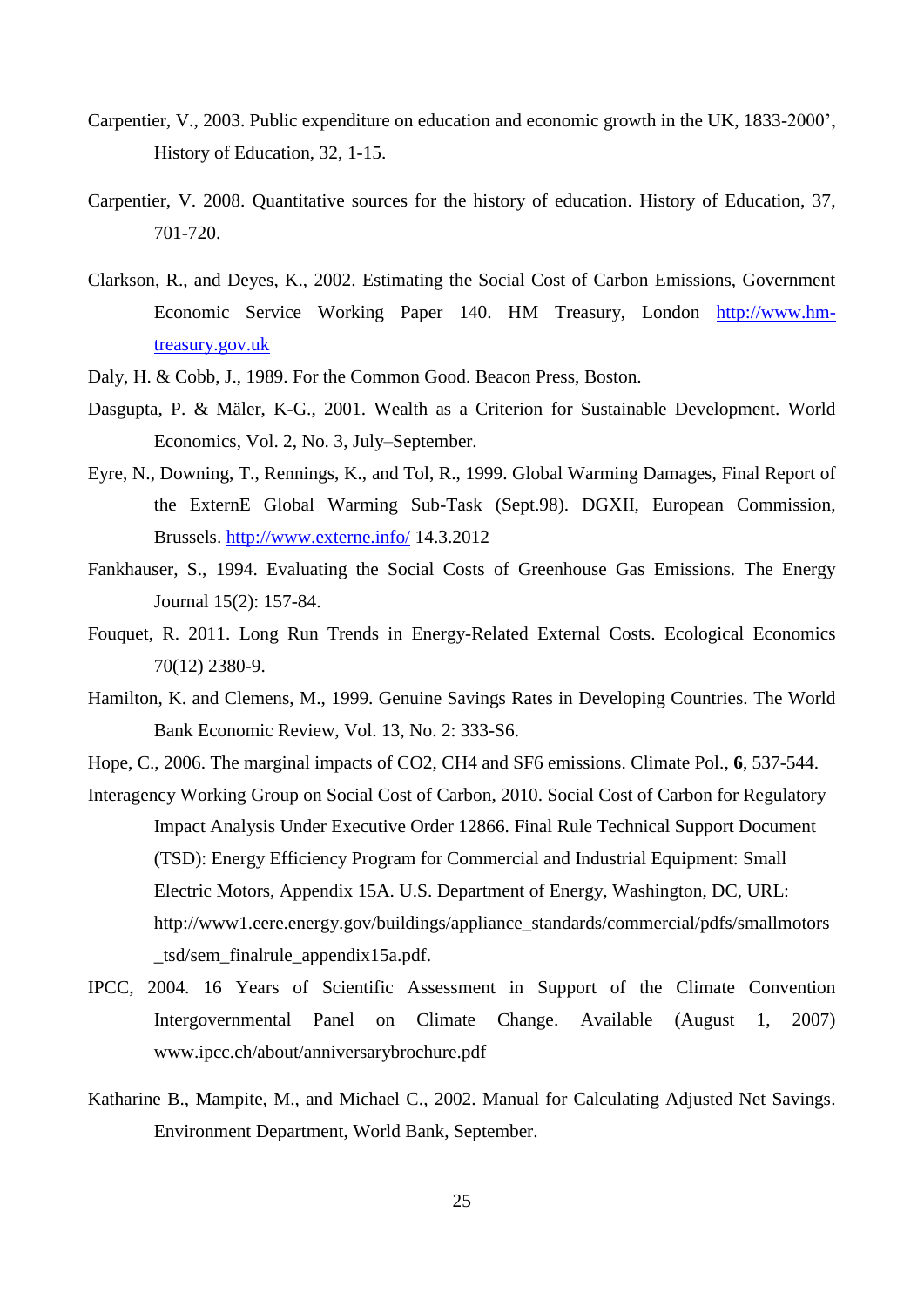- Kendrick, J. W. 1976. The Formation and Stocks of Total Capital, Columbia University Press for NBER, New York.
- Kokkinen, A. 2012. On Finland's Economic Growth and Convergence with Sweden and the EU15 in the 20th Century, Research Reports 258. Statistics Finland Helsinki.
- Kunnas, J., 2011, How to Proceed After Copenhagen. Electronic Green Journal, 1(31). http://escholarship.org/uc/item/6bf2k0dz# (Accessed 25.5.2012)
- McLaughlin, E., Greasley, D., Hanley, N., Oxley, L. & Warde, P., 2012. Testing for long- run "sustainability": Genuine Savings estimates for Britain, 1760-2000. Stirling Economics Discussion Paper, 2012-05.

Myers, N., "Environmental Refugees: An emergent security issue"*,* 13th Economic Forum, Prague, May 2005

- Officer, L. H., 2011. Dollar-Pound Exchange Rate From 1791, MeasuringWorth, 2011 URL: http://www.measuringworth.com/exchangepound/ (Accessed 25.5.2012)
- Orr, J.C. et al. 2005. Anthropogenic ocean acidification over the twenty-first century and its impact on calcifying organisms", Nature, Vol. 437 No 7059, 681-686.
- Plass, G. 1956. Effect of Carbon Dioxide Variations on Climate. American Journal of Physics 24, 376-387.
- Repetto, R. et al. 1989. Wasting assets natural resources In the national income accounts. Washington, DC, World Resources Institute.
- Price, R., Simeon, T., Nelson, S., 2007. The Social Cost of Carbon and the Shadow Price of Carbon, What they are, and how to use them in economic appraisal in the UK. Defra Evidence and Analysis Series December 2007.
- Ruddiman, W. F. 2003. The Anthropogenic Greenhouse Era Began Thousands of Years Ago. Climatic Change 61: 261–293.
- Ruddiman, W. F., 2005. Plows, Plagues & Petroleum How Humans Took Control of Climate, Princeton and Oxford: Princeton University Press 2005.
- Sabine, C. L., Feely, R. A., Gruber, N., Key, R. M., Lee, K., Bullister, J. L., Wanninkhof, R., Wong,, C.S., Wallace, D. W.R., Tilbrook, B., Millero, F. J., Peng, T., Kozyr, A., Ono, T. and Rios, A. F., 2004. The Oceanic Sink for Anthropogenic CO2. Science, 305(5682), 367-371.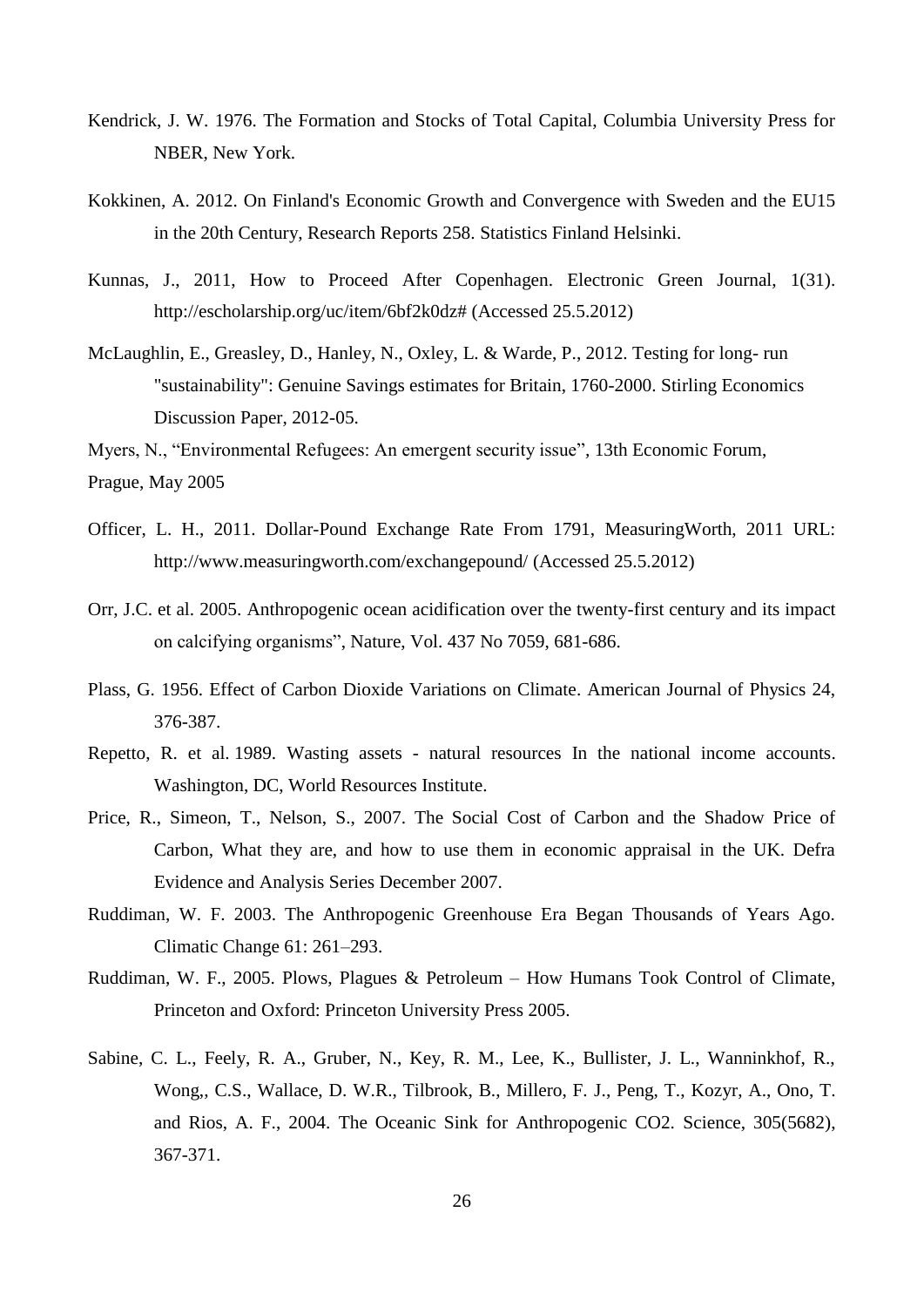- Sefton, J. A. & Weale, M. R., 1996. The net national product and exhaustible resources: The effects of foreign trade. Journal of Public Economics, 61(1), 21-47.
- Shaw-Taylor, L., 2012. The rise of agrarian capitalism and the decline of family farming in England," The Economic History Review, 65(1), 26-60.
- The Royal Society, 2005. Ocean acidification due to increasing atmospheric carbon dioxide. Policy document 12/05. London
- Tol, R. S. J., 2012. On the Uncertainty About the Total Economic Impact of Climate Change," Environ Resource Econ.
- Tol, R. S. J., 2011. The Economic Impact of Climate Change in the  $20<sup>th</sup>$  Century. ESRI Working Paper No. 376
- Tol, R. S. J., 2005. The marginal damage costs of carbon dioxide emissions: an assessment

of the uncertainties', Energy Policy, 33: 2064-2074

- UNFCCC, 1992. The United Nations Framework Convention on Climate Change, http://unfccc.int/resource/docs/convkp/conveng.pdf (Accessed 8.6.2007)
- United Nations, 1993. Integrated Environmental and Economic Accounting: Interim Version. Department for Economic and Social Information and Policy Analysis, Statistical Division. New York: United Nations.
- United Nations, 2003. Handbook of National Accounting: Integrated Environmental and Economic Accounting. United Nations, European Commission, International Monetary Fund, Organisation for Economic Co-operation and Development and World Bank <http://unstats.un.org/unsd/envaccounting/seea2003.pdf> (Accessed 25.5.2012)
- Vanderheiden, S. 2008. Atmospheric Justice, Oxford University Press, New York.
- Watkiss, P., Anthoff, D., Downing, T., Hepburn, C., Hope, C., Hunt, A. and Tol, R., 2005. The Social Costs of Carbon (SCC) Review – Methodological Approaches for Using SCC Estimates in Policy Assessment, Final Report, Department for Environment, Food and Rural Affairs, London.
- Vincent J., 2001. Are Greener National Accounts Better? Harvard Center for International Development working paper 63. [http://www.hks.harvard.edu/var/ezp\\_site/storage/fckeditor/file/pdfs/centers](http://www.hks.harvard.edu/var/ezp_site/storage/fckeditor/file/pdfs/centers-programs/centers/cid/publications/faculty/wp/063.pdf)
	- [programs/centers/cid/publications/faculty/wp/063.pdf](http://www.hks.harvard.edu/var/ezp_site/storage/fckeditor/file/pdfs/centers-programs/centers/cid/publications/faculty/wp/063.pdf) (Accessed 24.5.2012)